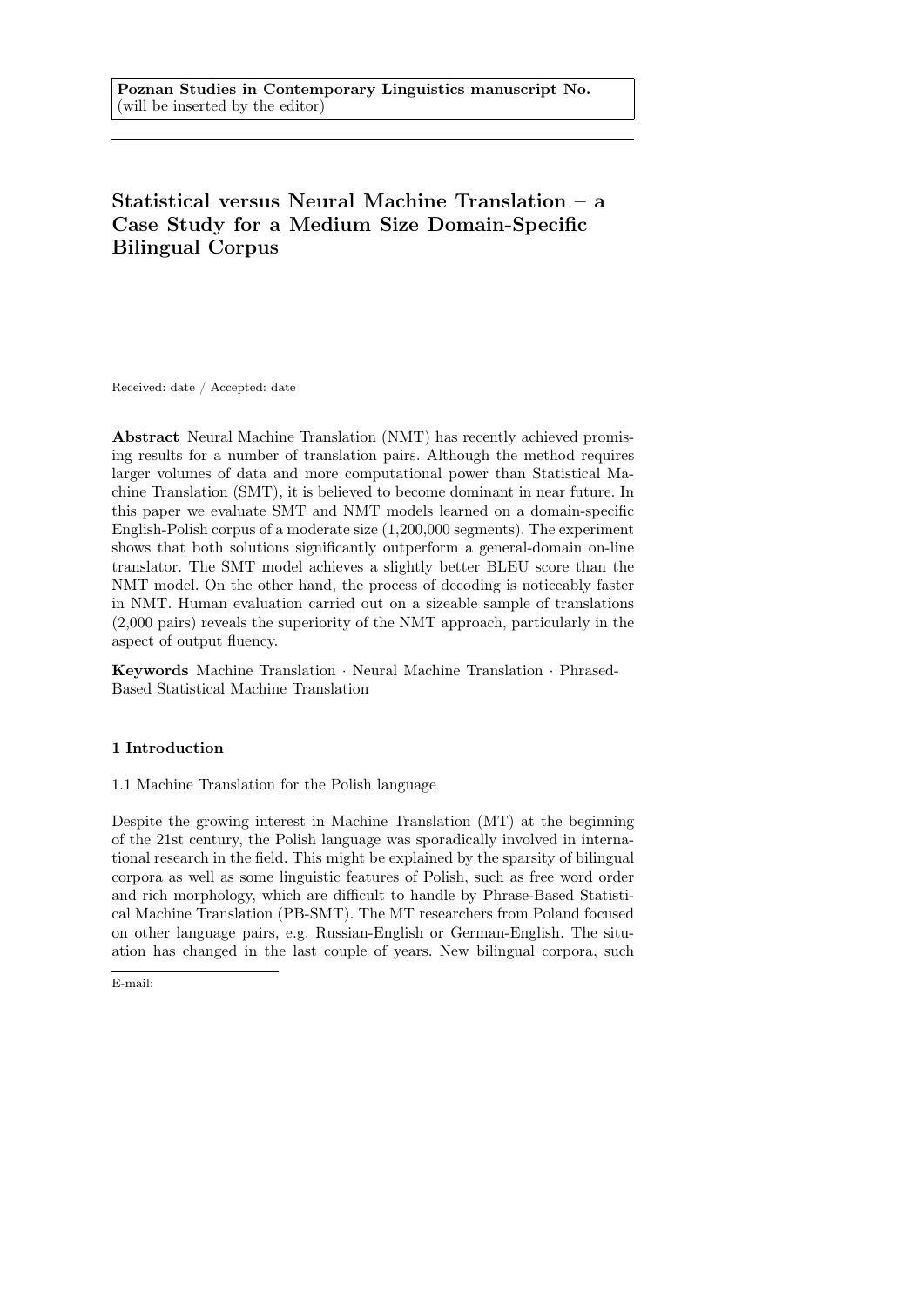as  $ParaCrawl<sup>1</sup>$  $ParaCrawl<sup>1</sup>$  $ParaCrawl<sup>1</sup>$  and  $OpenSubtitles 2018<sup>2</sup>[24]$  $OpenSubtitles 2018<sup>2</sup>[24]$  $OpenSubtitles 2018<sup>2</sup>[24]$  $OpenSubtitles 2018<sup>2</sup>[24]$ , have become available. Based on open-access corpora several translation engines with the Polish language have been trained. The solutions developed at the Polish-Japanese Academy of Information Technology participated in the International Workshop for Spoken Language Translation, in 2013, 2014 and 2015 [\[32\]](#page-22-1) as well as in Workshop for Machine Translation in 2016 and 2017 [\[33\]](#page-22-2), [\[34\]](#page-22-3). The translation direction of the main interest is currently English, however, more exotic pairs such as Japanese-Polish are under study [\[27\]](#page-22-4).

In the paper we compare the state-of-art solutions in two leading translation approaches (NMT and SMT) applied to the translation from English to Polish, with the training corpus consisting of over a million segments from a specific domain.

The paper is organised as follows. Section [2](#page-1-2) contains the description of SMT and NMT models. Section [3](#page-5-0) elaborates on the comparison of SMT and NMT models in translation from English to Polish. Section [4](#page-9-0) compares our findings from Section [3](#page-5-0) with those obtained in related papers. Section [5](#page-10-0) describes the manual evaluation of the translation quality – related to similar experiments.

# <span id="page-1-2"></span>2 Modern Machine Translation

Since 1990s the research on Machine Translation has moved from rule-driven methodology to data-driven one. The latter approach requires large-volume bilingual corpora to train the translation model. In this section we briefly present two types of translation models: computed statistically from pairs of phrases (applied in PB-SMT) and computed by artificial neural networks (ap-plied in NMT)<sup>[3](#page-1-3)</sup>. The following sections aims to provide elementary introduction to SMT, NMT and give an insight into a hybrid combination of the two approaches. More detailed descriptions of those models are presented in [\[19\]](#page-21-0) and [\[20\]](#page-21-1).

# 2.1 Phrase-based Statistical Machine Translation

Let us assume that a sentence f in language  $F$  is supposed to be translated into a sentence  $e$  in the language  $E$ . The fundamental equation of SMT formulates the task in terms of probability:

$$
P(e|f) \propto P(f|e) \cdot P(e) \tag{1}
$$

The equation may be interpreted as follows: The probability of a translation  $e$  of the sentence  $f$  is proportional to two factors: the accuracy of translation

<span id="page-1-0"></span><sup>1</sup> <https://paracrawl.eu/>

<span id="page-1-3"></span><span id="page-1-1"></span> $^2$ http://opus.nlpl.eu/0penSubtitles2018.php

<sup>3</sup> NMT also uses statistical methods while building the translation model - it is distinct from SMT by its specific architecture.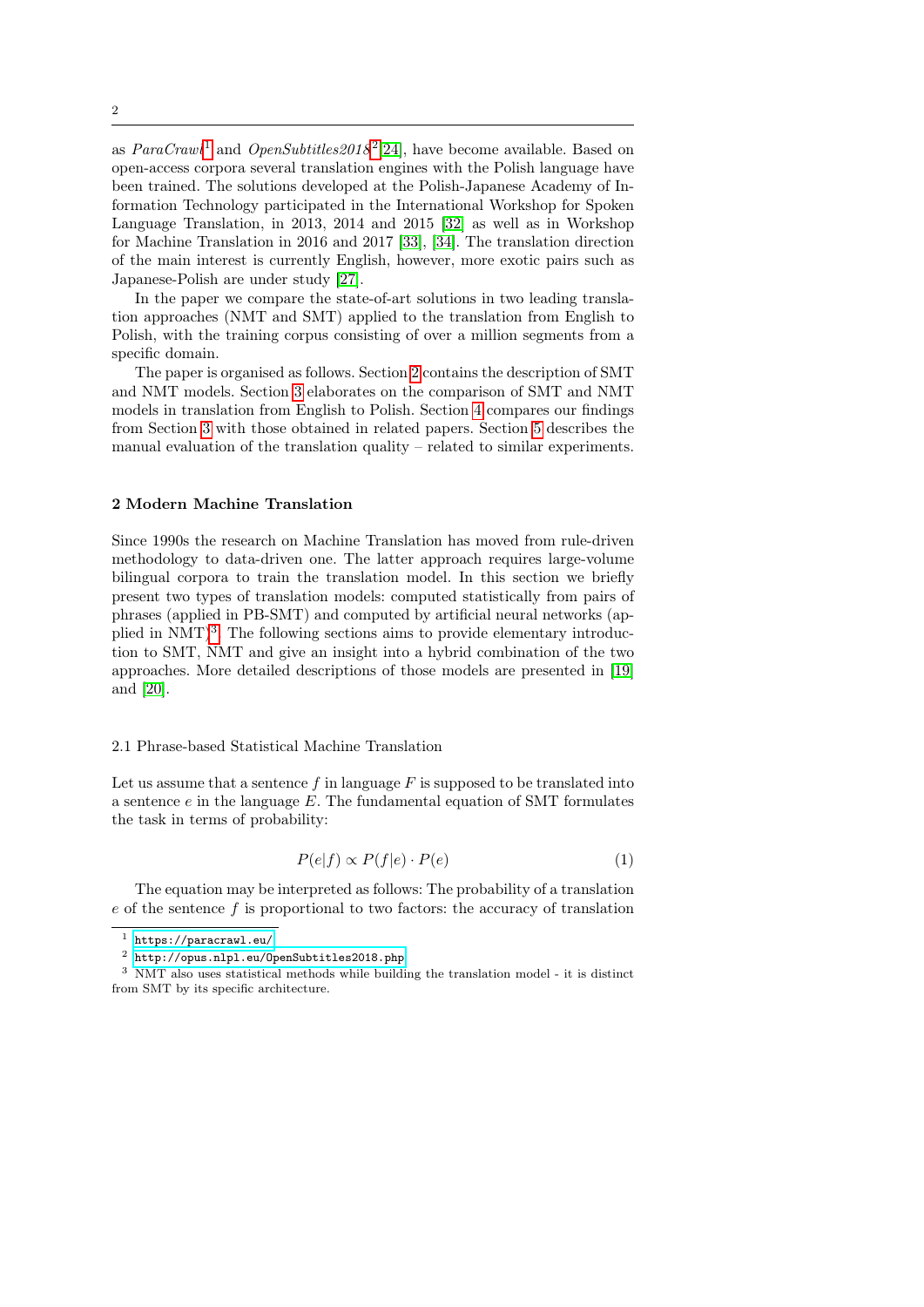$P(f|e)^4$  $P(f|e)^4$  and the fluency of the output  $P(e)^5$  $P(e)^5$ . The former factor is learned statistically from bilingual corpora aligned on the level of word phrases, and the latter – from monolingual texts. Since the actual probabilities are difficult to estimate, they are modelled by so-called feature functions. Each feature function focuses on one aspect of translation, such as word order or translation probability of a phrase.

During translation, a source sentence  $f$  is split into a number of phrases. Starting with an empty translation, the PB-SMT model chooses source phrases that should be translated first. Each phrase is scored by all feature functions and the best selections are stored in memory. Then, each partial translation is extended by another phrase (using feature functions from the SMT model). The translation process ends when the whole source sentence is covered.

The main drawback of the SMT model is the size of its implementation, which often exceeds tens of gigabytes. The phrase table used in SMT grows proportionally to the amount of training data. The size of the phrase table has a significant effect on its loading time and consequently, on translation efficiency.

The Moses toolkit [\[21\]](#page-21-2) is an open-source project, which systematically implements up-to-date solutions in the field of PB-SMT. An important contributions to the project was the implementation of the compact phrase table [\[12\]](#page-21-3), which decreased the size of a standard phrase table up to 30 times. The com-pactness was achieved by applying the Huffman coding and "word ranking"<sup>[6](#page-2-2)</sup>.

### <span id="page-2-4"></span>2.2 Neural Machine Translation

In 2014, two independent groups: from the Google company [\[30\]](#page-22-5) and the University of Montreal [\[2\]](#page-20-0) proposed translation systems based on Recurrent Neural Networks (RNNs). To avoid confusion with SMT, the new approach was named Neural Machine Translation (NMT).

Figure [1](#page-3-0) presents the scheme of the NMT model.

The first part of the model, called *encoder*, converts the source sentence (e.g. in Polish) to its numerical representation. Firstly, each source word is re-placed with its numerical representation (yellow blocks)<sup>[7](#page-2-3)</sup>. Next, an RNN, such

<span id="page-2-0"></span> $^4\,$  Accuracy is expressed as a value between 0 and 1 – the better the accuracy, the higher the score is.

<span id="page-2-1"></span> $5$  Fluency is expressed as a value between 0 and  $1$  – the more fluent the output, the higher the score is.

<span id="page-2-2"></span> $6\,$  A phrase table consists of sub-phrases of the input sentence and their potential translations in the target language. The idea of word ranking consists in replacing each target word in the phrase table by a pair: the pointer to the source word it corresponds to and the translation probability rank – the most likely equivalent word is ranked as '1', etc.

<span id="page-2-3"></span><sup>7</sup> A numerical representation of a word is a unique vector of real numbers, calculated by a neural network for each word in a training corpus, which happens to capture the word meaning (close vectors represent similar words). The concept was introduced in [\[25\]](#page-22-6).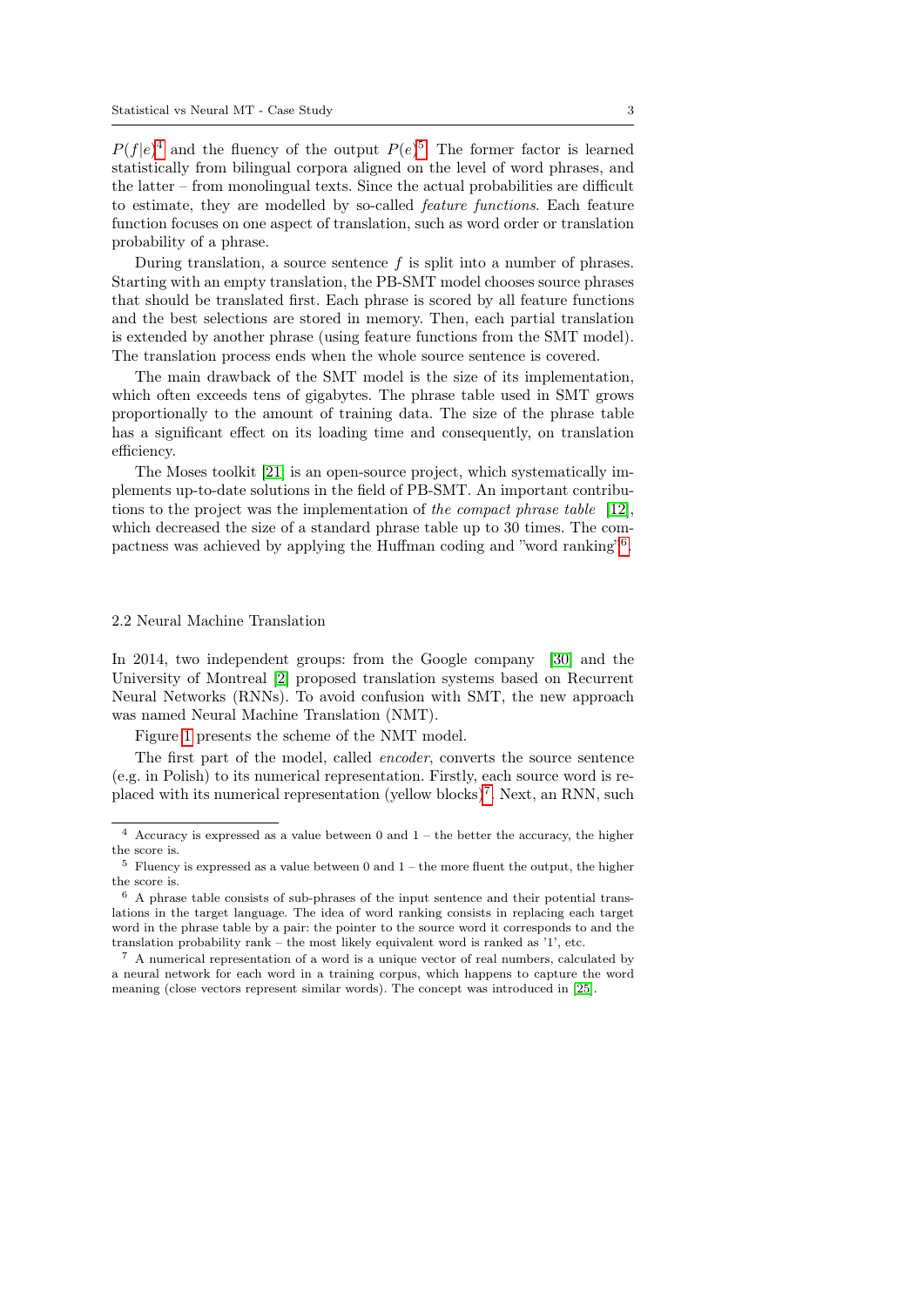

<span id="page-3-0"></span>Fig. 1 Scheme of the NMT model. The sentences are taken from the Europarl corpus [\[18\]](#page-21-4).

as LSTM<sup>[8](#page-3-1)</sup> [\[11\]](#page-21-5) or GRU<sup>[9](#page-3-2)</sup> [\[5\]](#page-21-6), builds the sentence representations in both directions: forward (orange) and backward  $(\text{red})^{10}$  $(\text{red})^{10}$  $(\text{red})^{10}$ . Finally, both representations are concatenated and make the sentence representation (grey).

The second part of the model, called *decoder*, generates the translation (e.g. in English). At each step, the network estimates the probabilities of a potential next word in the target language (green blocks) and chooses words with highest values. The beam search technique is commonly used to keep several hypotheses (a few best words), or "beams", in memory. Decoding with beam search takes significantly longer than a simple selection of one most probable word at a time. The procedure is repeated until the end of the sentence is reached.

More recently, new model architectures were presented, where RNNs are replaced with other networks. In [\[8\]](#page-21-7) a researcher from the Facebook company proposed a model, based on convolutional neural networks instead of RNNs. In the same time, the Google research centre published a paper on the attentionbased model [\[31\]](#page-22-7), which selectively focuses on parts of the source sentence during translation.

<span id="page-3-1"></span><sup>8</sup> Long Short-Term Memory (LSTM) was developed to address the problem of vanishing (approaching zero) values that appeared in standard RNNs.

<span id="page-3-3"></span><span id="page-3-2"></span><sup>&</sup>lt;sup>9</sup> Gated Recurrent Unit (GRU) was invented in order to simplify the LSTM.

<sup>10</sup> The forward representation is formed while traversing the sentence from left to right. The backward representation is formed in the other direction.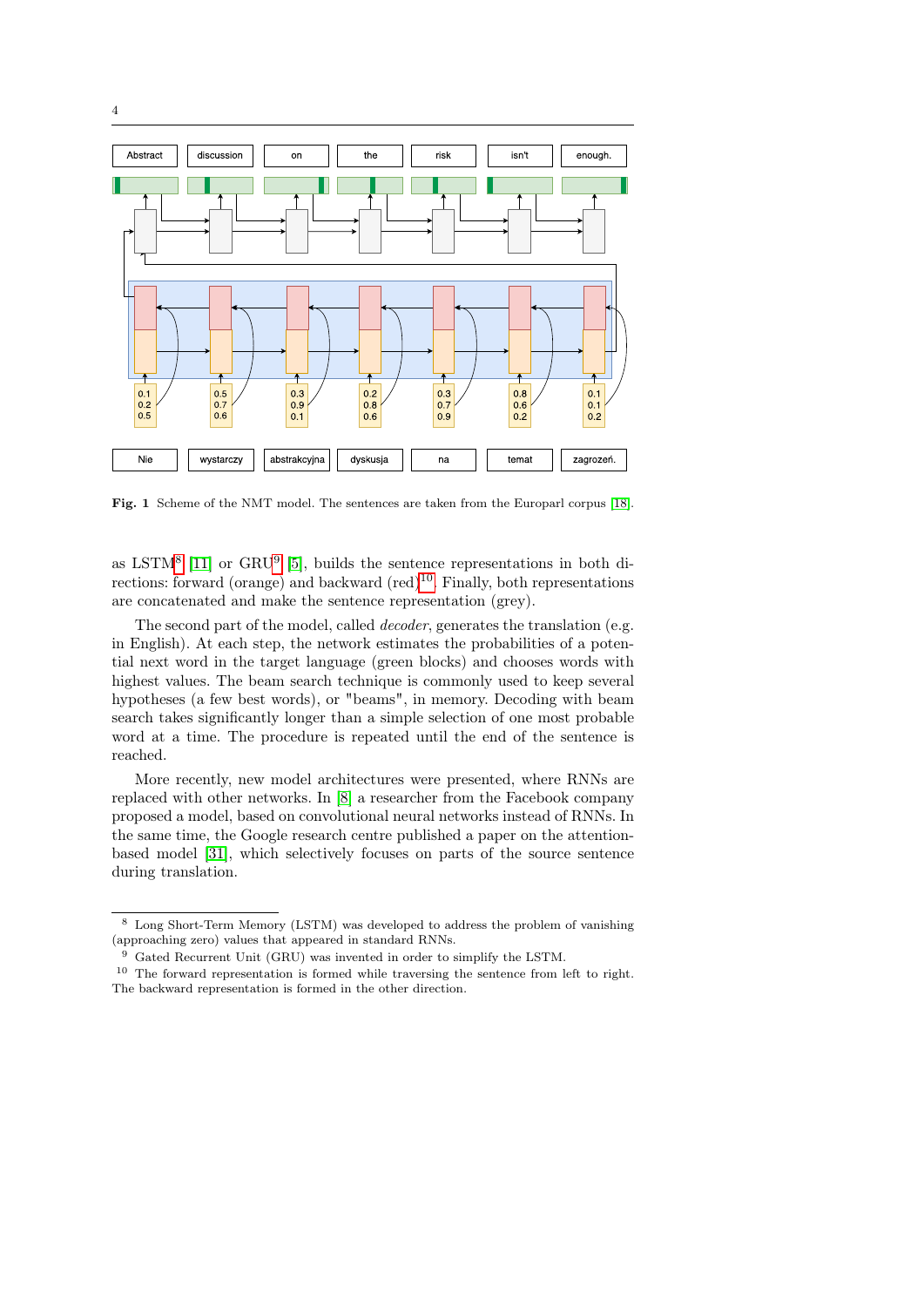The NMT encoders are usually trained using GPU (Graphical Processing Unit), which is much faster than the standard procedure using CPU (Central Processing Unit).

One of the issues to solve when training an NMT model is the handling of unknown words, i.e. tokens that do not appear in the training data, such as proper names or numbers. A standard NMT model is capable of finding translations only to words included in the training set. However, the vocabulary size has a huge effect on training time. The practice has shown that the number of word types should be set between 50,000 and 100,000. These numbers are far from sufficient for high-morphological languages, such as Polish. One of the ideas to overcome this problem is to design an NMT model on the level of characters. Such a solution was proposed in [\[23\]](#page-21-8), where the translation model generates output character by character. Another approach, applied also in the experiment under description, was introduced in [\[29\]](#page-22-8). There, words are split into sub-word units by means of a so-called Byte Pair Encoding algorithm (which divides words into the most frequent character sequences)<sup>[11](#page-4-0)</sup>. The goal of the improvement is to decrease the complexity of the calculations in the NMT training by limiting the size of the lexicon. The algorithm boosts the model in a few other ways. First, when an unknown word occurs in a source sentence, it is split into units, which are included in the vocabulary (in the worst case, the unknown word is split into characters). Second, it makes the model capable of producing words in the target sentence that were absent in training data. Finally, the enhancement balances vocabulary sizes between source and target languages.

One of the open-source implementations of NMT is the amuNMT project [\[13\]](#page-21-9), which is deployable both on CPU and GPU. The decoder supports the most widely used NMT model architectures [\[10\]](#page-21-10), including the recent attentionbased model. The project takes full advantage of the GPU architecture, which makes it possible to perform parallel mathematical operations applied in matrix multiplication.

## 2.3 Hybrid MT

Hybrid Machine Translation refers to the paradigm, which combines two or more translation methods in one model. The solution, described in [\[14\]](#page-21-11) is based on the SMT model, with the NMT "plugin" serving as a mechanism that scores the translation candidates (traditionally, the scoring is executed by the language model). In order to speed up the implementation (slowed down by CPU-GPU communication) a so-called Stack Rescoring is applied (see Figure [2\)](#page-5-1).

First, all partial hypotheses in a stack are scored by all feature functions excluding the NMT feature function (on the left). Then, the stack is pruned

<span id="page-4-0"></span><sup>11</sup> A sub-word may or may not correspond to a morpheme, e.g. the word loved may be divided into lov and ed, whereas code may be divided into cod and e.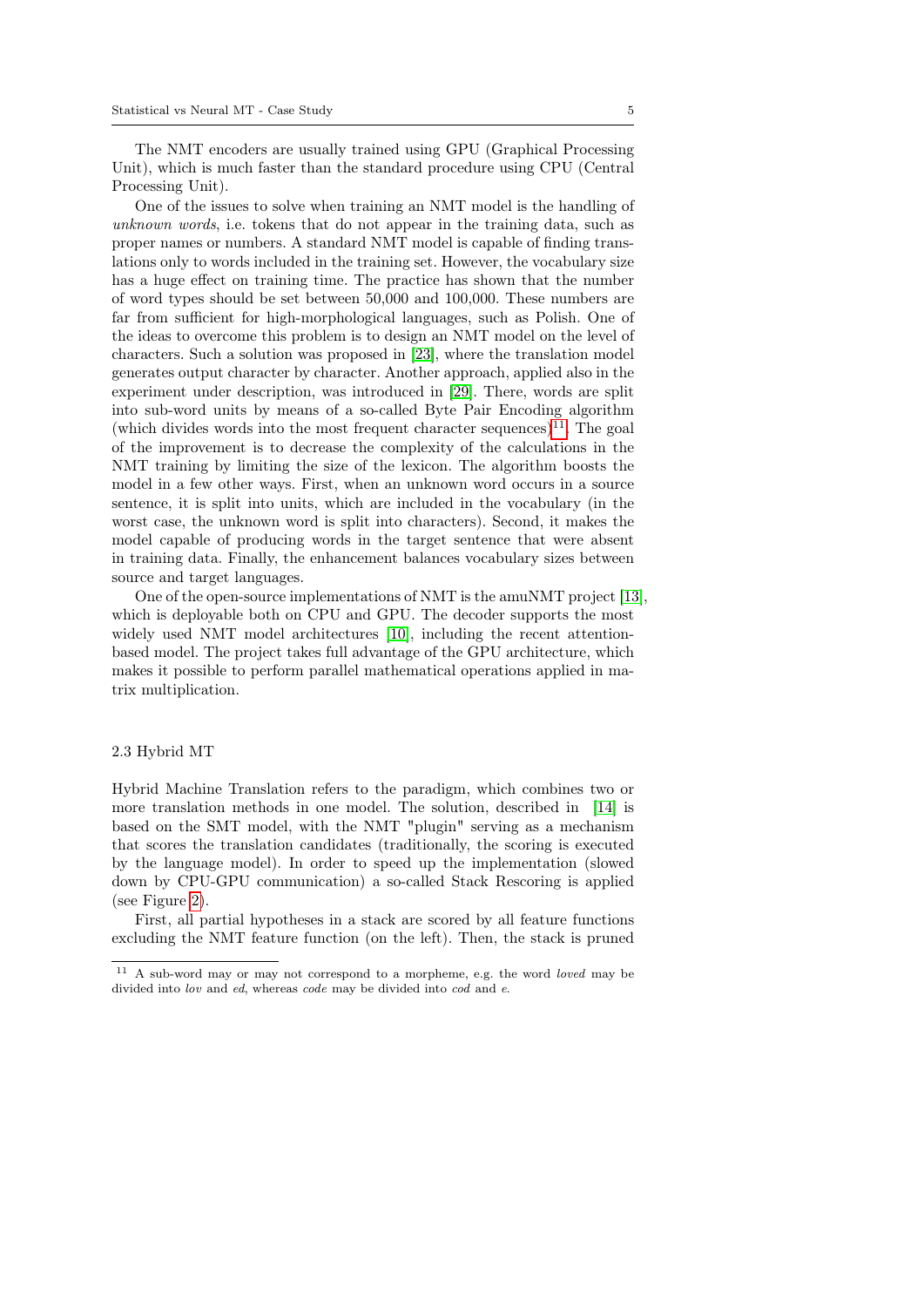

<span id="page-5-1"></span>Fig. 2 Stack Rescoring scheme.

and only the best hypotheses are scored by the NMT feature function. The hypotheses that are scored highest by the NMT function are passed to stacks that store translations of extended fragments of text (e.g. stack  $n+1$  corresponds to a fragment that extends the original one by one next word, etc.).

# <span id="page-5-0"></span>3 Case Study

Here, we describe an experiment that involves English-to-Polish translation limited to a certain domain. Whenever we refer to domain-specific translation, we assume that the domain of translated documents coincides with the domain of the training corpus (which is not always the case, as shown in the English-to-Croatian experiment reported in section [5.1\)](#page-10-1). In general, the scope of a domain may vary. In some case studies the domain is understood as a wide area of social life (e.g. communication, logistics, law), whereas other implementations are limited to specific documents processed in a given organisation. Assuming a fixed corpus size, the narrower the scope of the domain, the higher quality of the translation may be achieved.

# <span id="page-5-2"></span>3.1 Corpus

The experiment under description was carried out on a bilingual English– Polish corpus delivered by a Polish shipyard that needs to translate texts characteristic of its narrow field of operation. The corpus field is technical, related to shipbuilding, and contains full of specialist terminology from engineering. Because of the legal restrictions, the corpus has to remain unpublished. Here, we describe how the corpus was created.

In 2012, a Polish shipyard deployed a system for the translation of English orders addressed to the company, into Polish. At the time the company had at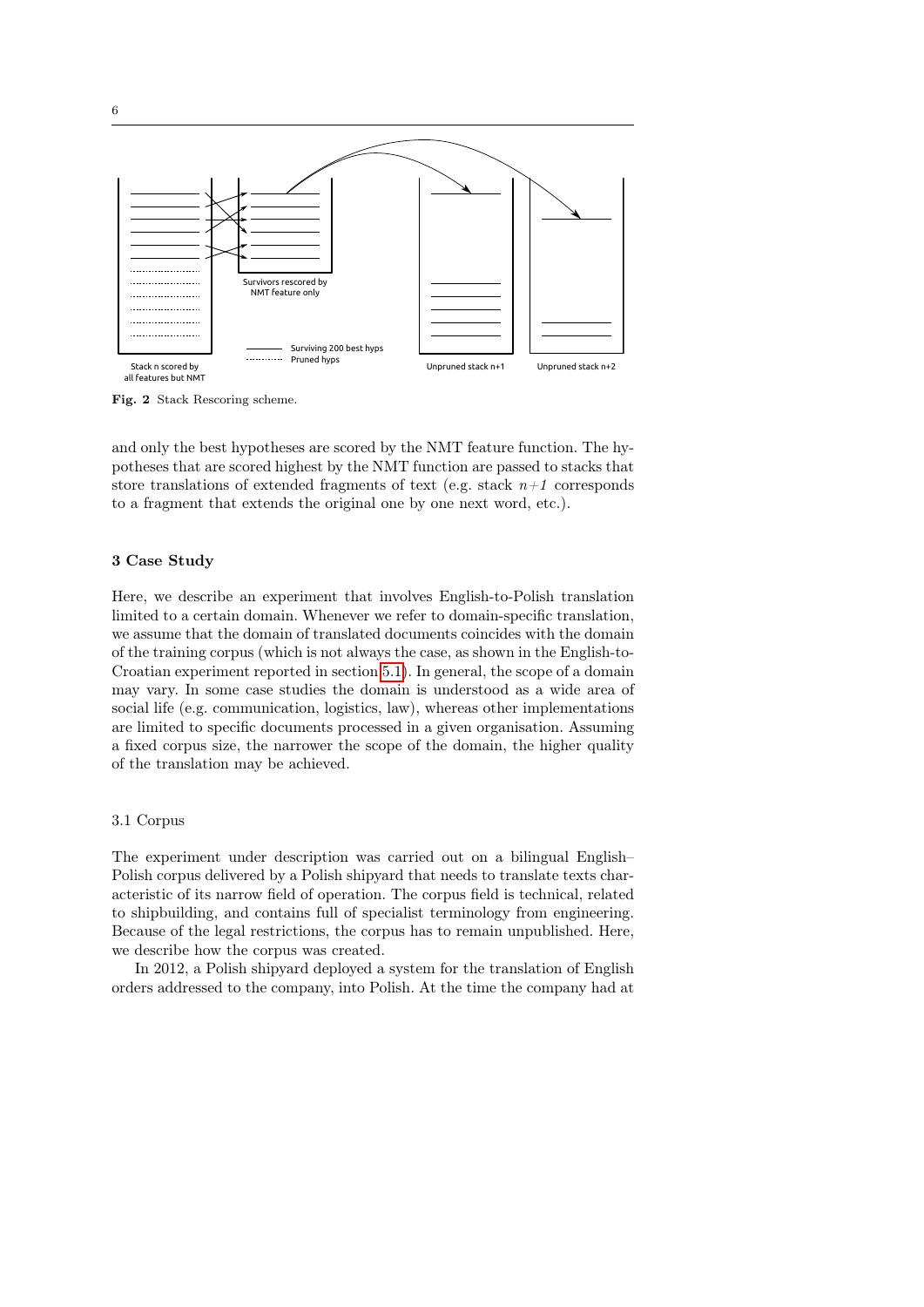their disposal ca 250 000 bilingual segments resulting from human translation of previous orders. A PB-SMT engine was trained on the corpus, achieving the 29-point BLEU  $[26]$  score<sup>[12](#page-6-0)</sup>. The engine was incorporated into a dedicated CAT (Computer Assisted Translation) system that allowed for human postedition. All sentences from the corpus were stored in the translation memory, which, for any new sentence under translation, was searched for a match before launching the MT engine. The translation memory grew fast, as all sentences, translated automatically, and post-edited by humans were saved into it. In 2018, the memory consisted of over 1 200 000 segments and served as the training corpus for the experiment under description.

Table [1](#page-6-1) shows information on the statistics of the corpus. From the corpus, we extracted 2,000 segments for tuning (validation set) and 2,000 segments for testing.

The pre-processing, which takes place before training, was identical for the SMT and NMT models. We used the standard Moses scripts for cleaning, tokenization and truecasing<sup>[13](#page-6-2)</sup> [\[21\]](#page-21-2). To avoid the problem of rare words, we applied Byte Pair Encoding [\[29\]](#page-22-8) for splitting words into sub-word units.

<span id="page-6-1"></span>Table 1 The corpus statistics.

| Corpus set     | segments  | Polish tokens (unique) | English tokens (unique) |
|----------------|-----------|------------------------|-------------------------|
| training set   | 1,267,862 | 14,023,717 (346,917)   | 14,398,261 (280,35)     |
| validation set | 2.000     | 22,181(7,213)          | 23,084 (5,668)          |
| test set       | 2.000     | 22,429 (7,301)         | 23,208 (5,739)          |

#### <span id="page-6-7"></span>3.2 Phrase-Based SMT Model

First, we trained a phrase-based SMT model. We used Fast Align [\[7\]](#page-21-12) for word alignment<sup>[14](#page-6-3)</sup> and kenLM [\[9\]](#page-21-13) for building the language model<sup>[15](#page-6-4)</sup>. We applied the Operation Sequence Model (OSM) [\[6\]](#page-21-14) for the generation of the translation model[16](#page-6-5). We used the validation set to tune the translation parameters set and applied the k-best Mira algorithm  $[4]$  for fine-tuning<sup>[17](#page-6-6)</sup>. We used the Moses toolkit [\[21\]](#page-21-2) for translation.

<span id="page-6-0"></span> $^{12}\,$  The BLEU metric estimates, in percentage points, the agreement between an automatically translated text and the reference translation, regarded as perfect.

<span id="page-6-2"></span><sup>13</sup> In Machine Translation, truecasing consists in determining the proper capitalization of words in the target language.

<span id="page-6-3"></span><sup>14</sup> Word alignment consists in automatic matching of words that correspond to each other in the translation pairs.

<span id="page-6-4"></span><sup>&</sup>lt;sup>15</sup> Language model is a function that assigns probabilities  $(P(e)$  in the fundamental SMT equation) to word sequences.

<span id="page-6-5"></span><sup>&</sup>lt;sup>16</sup> Translation model is a function that assigns probabilities  $(P(f|e)$  in the fundamental SMT equation) to potential translations.

<span id="page-6-6"></span><sup>&</sup>lt;sup>17</sup> Fine-tuning consists in determining optimal weights in linear feature functions.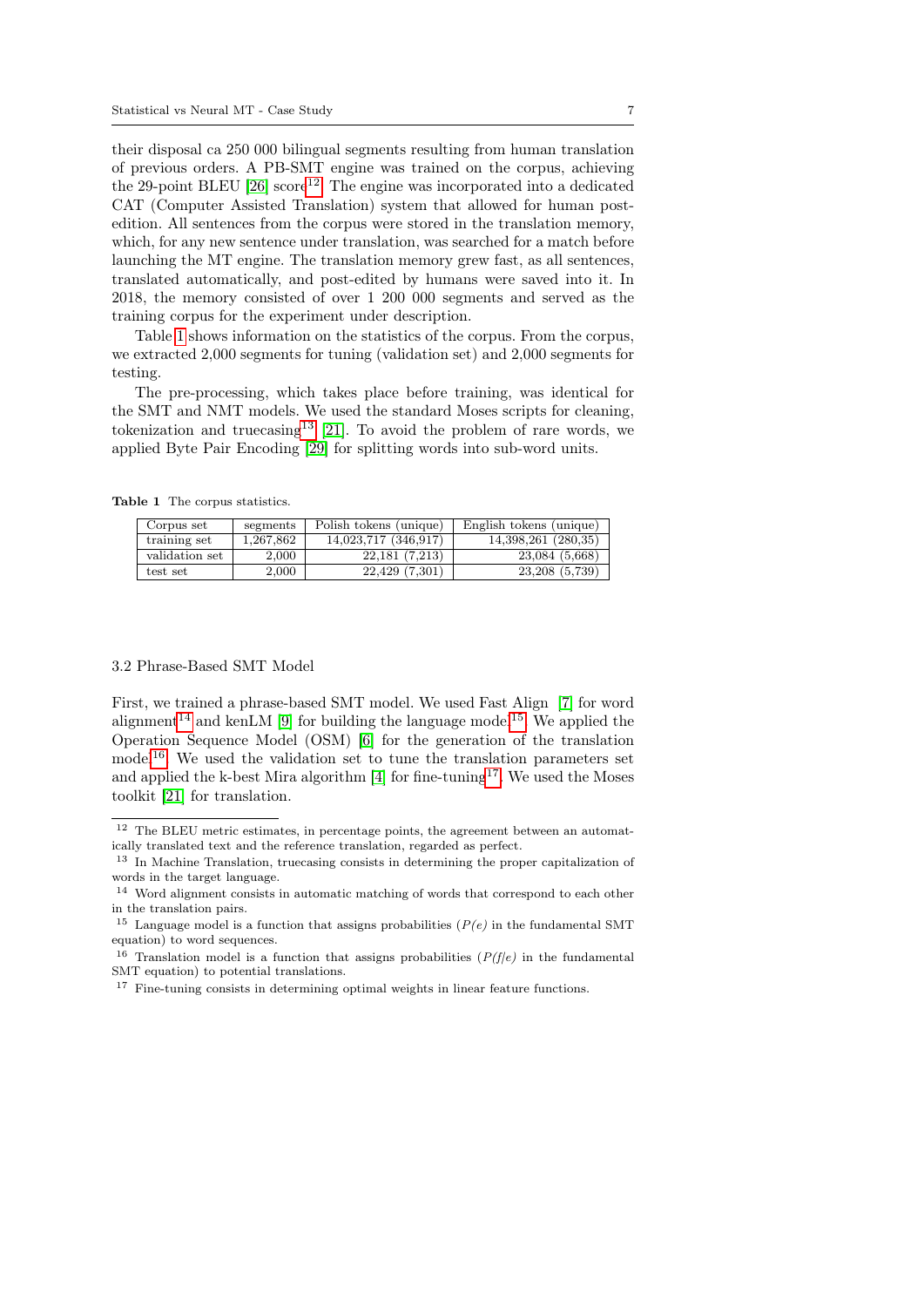# <span id="page-7-4"></span>3.3 NMT Model

The NMT model was trained with the Marian NMT toolkit  $[15]^{18}$  $[15]^{18}$  $[15]^{18}$  $[15]^{18}$ , which is the continuation of the amuNMT project, mentioned in Section [2.2](#page-2-4) . Marian supports simultaneous training on a number of GPUs (multi-GPU mode) and a number of machines (multi-node mode). We followed the model settings from [\[28\]](#page-22-10). We used an encoder–decoder architecture with attention [\[31\]](#page-22-7). The model parameters were optimised with the Adam Algorithm<sup>[19](#page-7-1)</sup> [\[16\]](#page-21-16). The vocabulary size was set to 50,000, both on source and target sides. We trained the model on a single GPU card NVIDIA GTX 1070.

#### 3.4 Automatic Evaluation

We used the BLEU metric for automatic evaluation of our experiment. The scores are presented in Table [2.](#page-7-2) We notice that the SMT model performs slightly better than the NMT model. This observation stands in contradiction with the results reported in other recent experiments. We suppose that the reasons are: the very strict, technical style of the training texts, the narrowness of the domain and the size of the corpus – smaller than that used in most experiments with NMT. It is worth mentioning that both solutions significantly outperform the general-purpose on-line Google translator.

<span id="page-7-2"></span>Table 2 BLEU scores of compared systems (English to Polish)

| Model      | validation set | test set |
|------------|----------------|----------|
| <b>SMT</b> | 55.92          | 55.23    |
| <b>NMT</b> | 53.05          | 51.66    |
| Google     | 22.63          | 21.37    |

In Table [3](#page-8-0) we compare the translation speed of the test-set on a mediumclass hardware[20](#page-7-3). The translation with the SMT model was executed on 8 threads. We ran the NMT model in two modes: in the single mode one segment was translated at a time. In a batch mode 50 segments were translated simultaneously. The batch-mode NMT proved almost three times faster than the single-mode NMT, which, on the other hand, was more than twice as fast as SMT.

<span id="page-7-0"></span><sup>18</sup> <https://marian-nmt.github.io/>

<span id="page-7-1"></span><sup>19</sup> Adam is a learning algorithm applied in artificial neural networks, which has proved particularly efficient in natural language processing.

<span id="page-7-3"></span> $^{20}$  (i-7 Intel processor, 16 GB RAM, GPU: NVIDIA® GeForce® GTX 1050 with 4GB GDDR)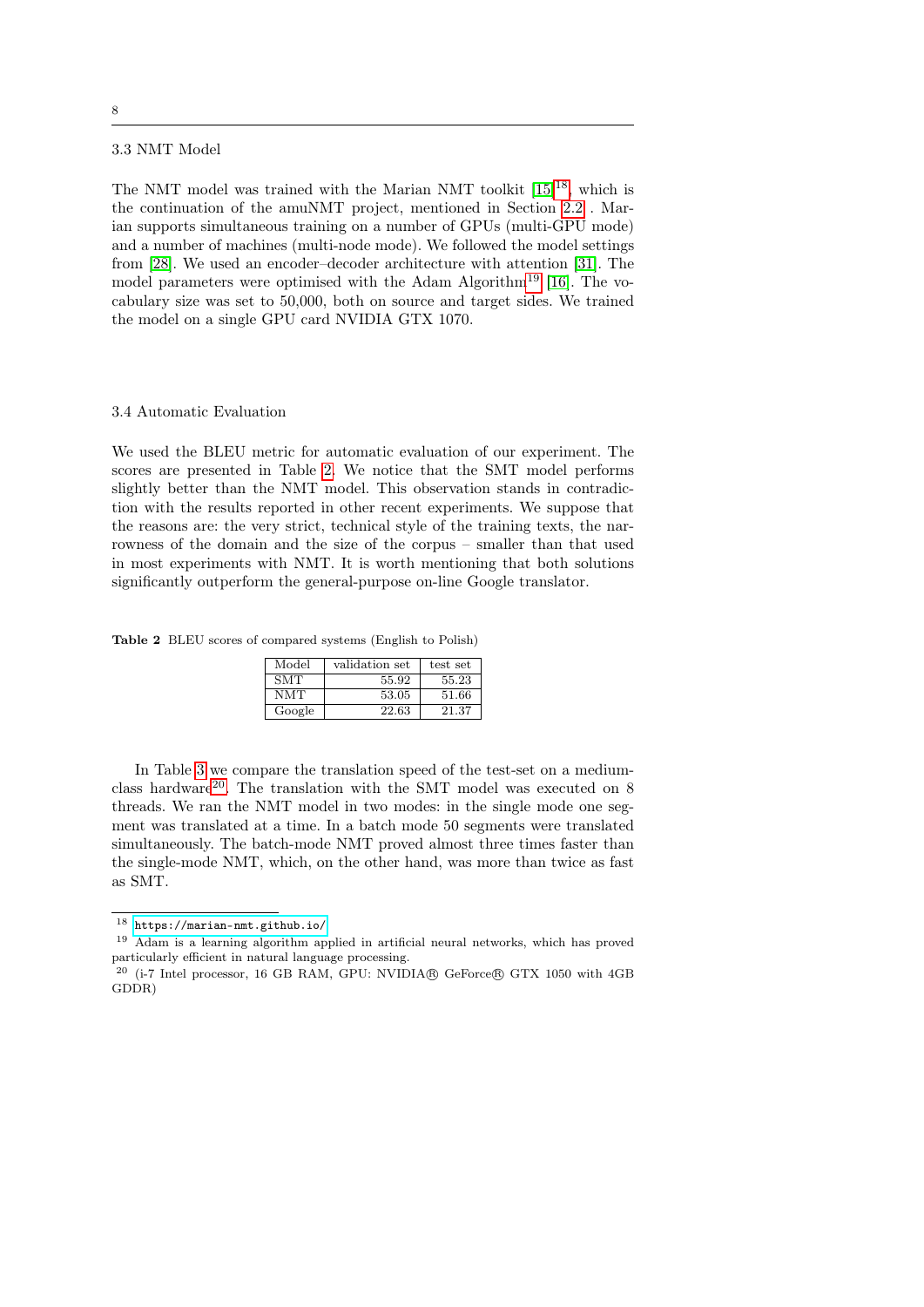<span id="page-8-0"></span>Table 3 Comparison of translation speed for the test-set

| Model      | Duration of translation (seconds) |
|------------|-----------------------------------|
| <b>SMT</b> | 296                               |
| $NMT-1$    | 111                               |
| $NMT-50$   |                                   |

#### 3.5 Assessment on Public Data

The privacy of the technical corpus makes the experiment impossible to replicate. To evaluate the translation quality of the environment used in the experiment (described in sections [3.2,](#page-6-7) [3.3\)](#page-7-4), we performed an experiment on publicly available data from a legal domain. We trained an NMT model with the identical settings. We used English-Polish corpora from the  $OPUS$  website<sup>[21](#page-8-1)</sup>, from which we selected those related to the legal domain. The sizes of the training corpora are included in Table [5.](#page-8-2) The 4,000-sentence test set was selected at random from a public legal document not used in training $^{22}$  $^{22}$  $^{22}$ .

Table [4](#page-8-4) shows the BLEU score of the system. Let us notice, that although the training corpus is of a much larger size (ca 6 times), the BLUE score is twice lower than that reported for the shipyard system.

The experiment confirms our findings that the translation quality highly depends on the correctness and scope of the training data. The public data that we used had been crawled automatically from the Internet and contained a lot of errors, whereas the enterprise-specific data had been manually edited before training. The thematic scope of the public data (legal texts) was defined much wider than that of the shipyard technical documentation.

<span id="page-8-4"></span>

| Model | test-set |
|-------|----------|
|       | 26.85    |

Table 4 THE BLEU scores on the legal domain.

<span id="page-8-2"></span>

| Corpora          | Number of sentences |
|------------------|---------------------|
| $\overline{DGT}$ | 3,109,144           |
| EUbookshop       | 539,941             |
| Europarl         | 629,558             |
| JRC-Acquis       | 1,610,962           |
| ParaCrawl        | 1,275,162           |
| Total            | 7,164,767           |

Table 5 The sizes of the public corpora included in the training set.

<span id="page-8-1"></span><sup>21</sup> <http://opus.nlpl.eu/>

<span id="page-8-3"></span> $^{22}\,$ <https://www.ifac.org/publications-resources/2018-handbook>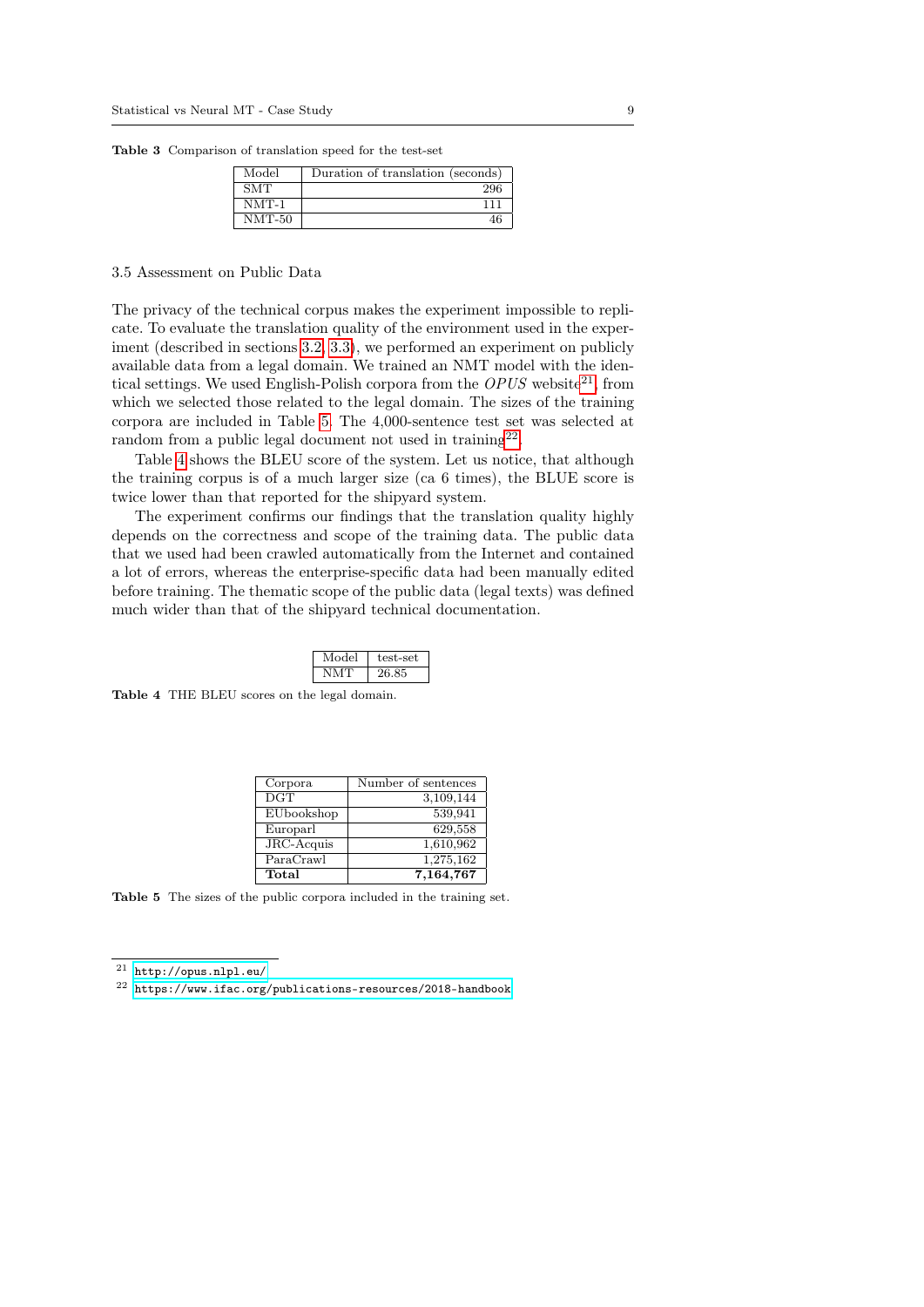# <span id="page-9-0"></span>4 Related Experiments: Comparison of NMT to SMT

Since the introduction of the NMT approach, a number of experiments have been carried out in order to compare NMT to SMT. In [\[13\]](#page-21-9) it was claimed that both methodologies achieved comparable translation quality. The NMT model, however, worked distinctly faster (provided that computations were performed on GPU).

More recently, Koehn [\[22\]](#page-21-17) revealed main drawbacks of the NMT approach that relate to the length of translated sentence and the size of the training batch. We have generated some statistics to verify Koehn's findings in our experiment.

First, we compare the translation quality (in terms of BLEU) in relation to the length of source sentence. Figure [3](#page-9-1) presents BLEU scores of the NMT and SMT models as a function of the length of the source sentence, calculated for the test set (see Section [3.1\)](#page-5-2). The NMT approach seems to better SMT for short sentences (up to 40 words), but is totally outperformed in translation of longer sentences. Actually, the translation quality deteriorates with sentence length for both models but the decrease for the NMT model is far more intensive.



<span id="page-9-1"></span>Fig. 3 NMT quality related to sentence length.

Second, we measure the NMT translation quality in relation to the decoding beam size. Contrary to the intuition that the translation quality should boost with a wider space, the Koehn's findings, as well as our experiment demonstrate the opposite. Figure [4](#page-10-2) shows the BLEU scores obtained on the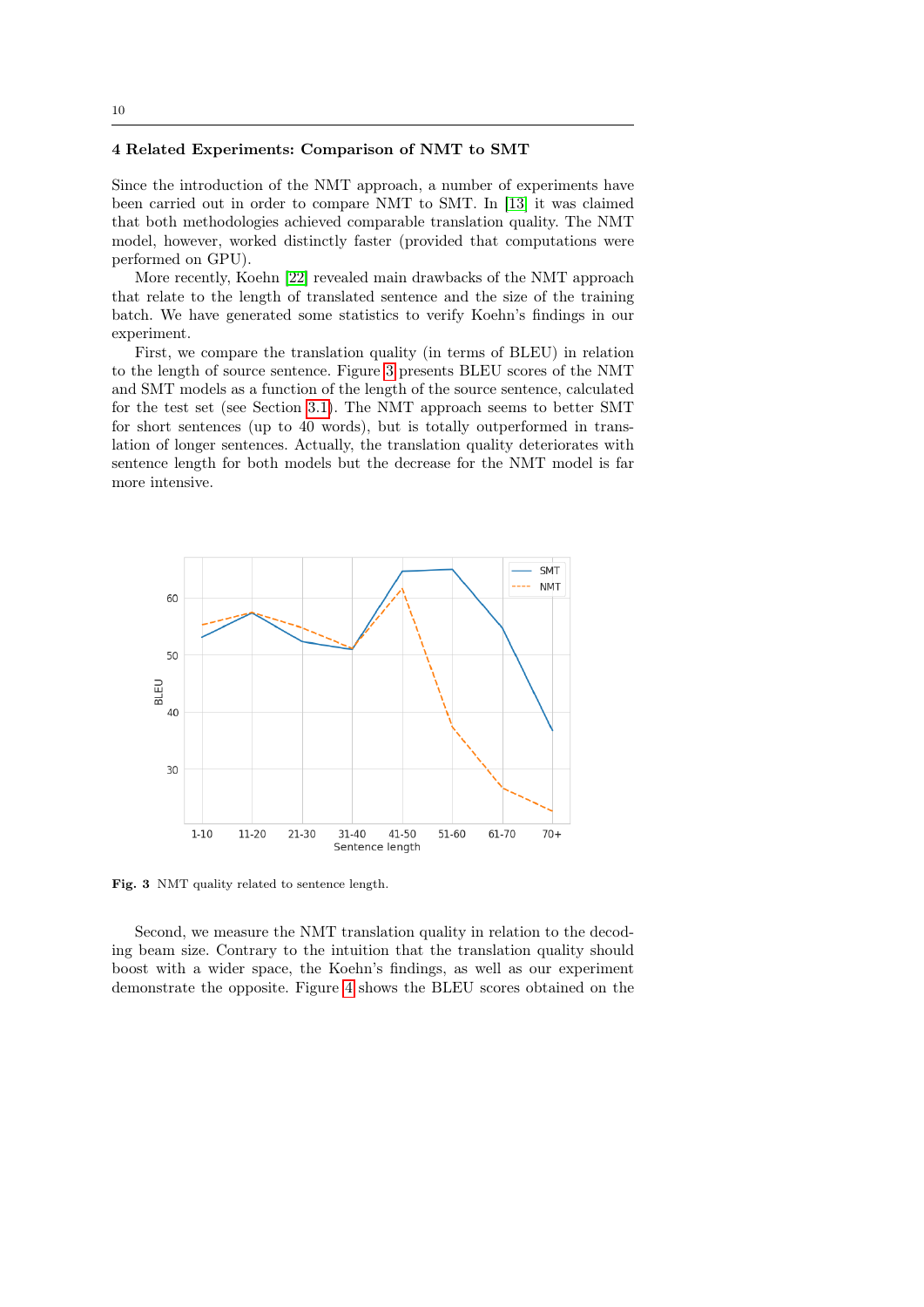test set with different sizes of the beam during decoding. The translation quality improves with the beam size until it reaches the value of 12. After that, the BLEU scores slowly decline.



<span id="page-10-2"></span>Fig. 4 NMT quality related to beam size. The highest BLEU score is achieved when the beam size equals 16 and rapidly decreases with beam size larger than 50.

## <span id="page-10-0"></span>5 Human Evaluation

Since the results of automatic comparison had shown similar performance quality of both systems, we made the decision to compare the performance of both solutions manually.

## <span id="page-10-1"></span>5.1 Similar Experiments

Tilde  $(\text{https://www.tilde.com/})$  is a company that applies novel technologies to provide customised translation between English and Eastern-European languages, such as Russian, Polish, Latvian and Estonian. They carried out an experiment to compare the translation quality of SMT and NMT for language pairs: English-Estonian and English-Latvian<sup>[23](#page-10-3)</sup>. Professional translators (5 to 8 depending on the language pair) were enlisted to perform a comparative evaluation and error analysis of MT outputs. The results of the human evaluation

<span id="page-10-3"></span><sup>23</sup> https://www.tilde.com/about/news/316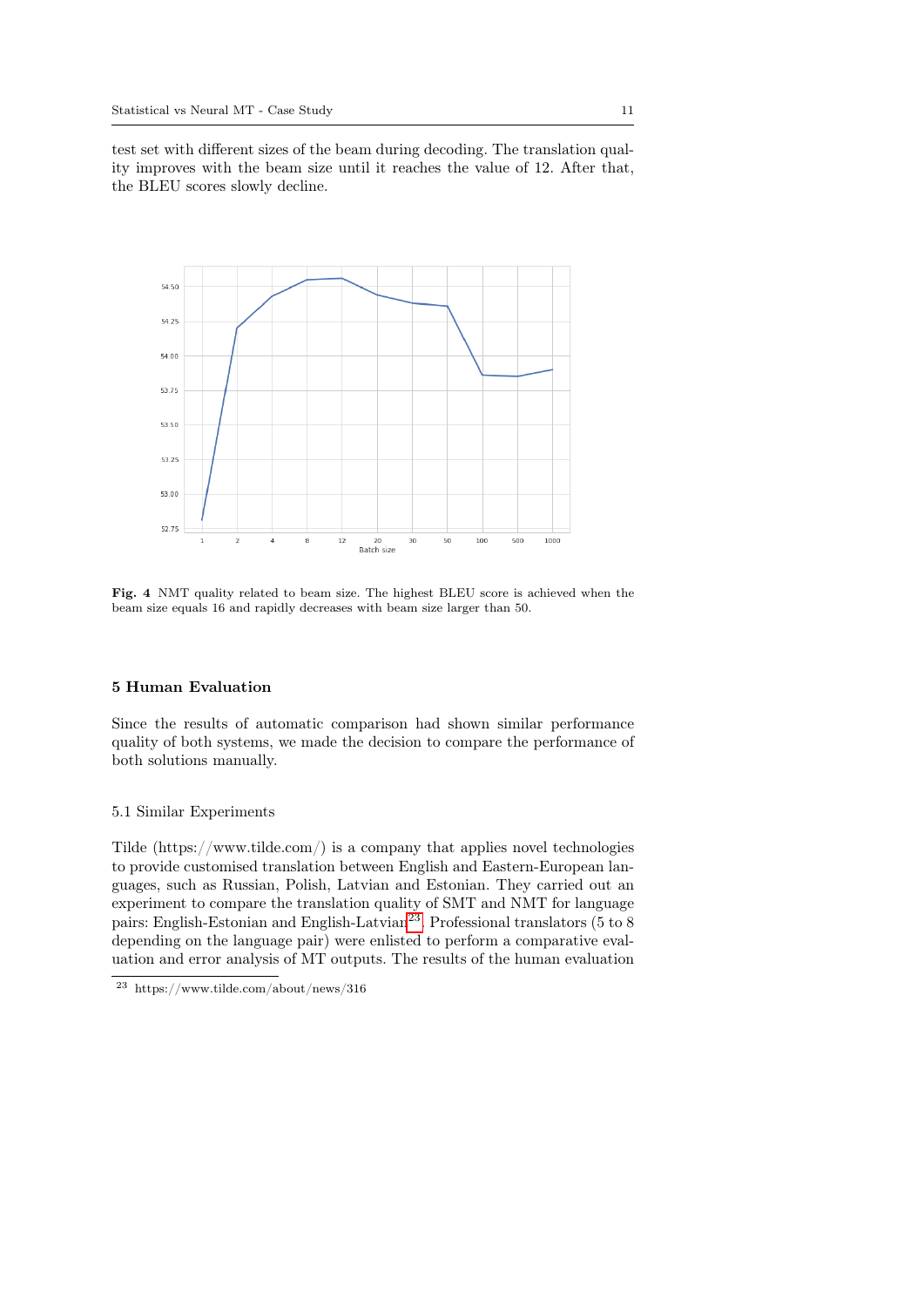are contrasted with those calculated by the BLEU metric. Table [6](#page-11-0) presents approximate BLEU scores (extracted from a graphical representation) for the English-Latvian translation.

<span id="page-11-0"></span>Table 6 BLEU approximate scores for English-Latvian SMT and NMT translations in the Tilde experiment

| Direction       | SMT score | NMT score |
|-----------------|-----------|-----------|
| Latvian-English |           | 30        |
| English-Latvian | 38        | 25        |

The evaluation proves a significant advantage of the SMT method in the experiment.

Table [7](#page-11-1) presents the results of human comparison of the two systems. For each sentence the translators were expected to blindly (not being aware of the system that generated the translation) point out a better translation, or chose a tie.

<span id="page-11-1"></span>Table 7 Human comparison of English-Latvian SMT and NMT translations in the Tilde experiment

| Direction       | SMT wins $(\%)$ | NMT wins $(\%)$ | (%<br>Ties |
|-----------------|-----------------|-----------------|------------|
| Latvian-English | 39              | ີ               |            |
| English-Latvian | 29              | 45              |            |

The results from the two experiments show that human evaluators rate the NMT output much higher than it is indicated by an automatic metric. The conclusion stated by the experimenters is the following: "Human comparative evaluation is crucial when comparing MT systems from fundamentally different approaches".

In [\[17\]](#page-21-18) the authors conduct a more detailed human analysis of the outputs produced by NMT and SMT systems. They annotate errors found in the translations by their types, according to a pre-defined taxonomy. The evaluation is carried out on English-to-Croatian translations from the news domain. The training corpus was not restricted to any domain – it consisted of close to 5 million sentence pairs from publicly available corpora, such as JRC Acquis, OpenSubtitles or TED talks. Three systems trained on the same data were compared. Two of them apply the SMT approach: Phrased-Based Statistical Machine Translation (PB-SMT) and Factored Phrased-Based Machine Translation<sup>[24](#page-11-2)</sup> (Factored PB-SMT), and the other – the NMT approach. Similar to the Tilde experiment, the authors start from comparing the outcomes by means of the automatic BLEU metric. The results are shown in Table [8.](#page-12-0)

It is worth noting that here, the NMT approach outscored SMT methods in the automatic metric.

<span id="page-11-2"></span><sup>24</sup> Factored PB-SMT, contrary to "pure" PB-SMT, takes into consideration some linguistic characteristics, such as morphological features.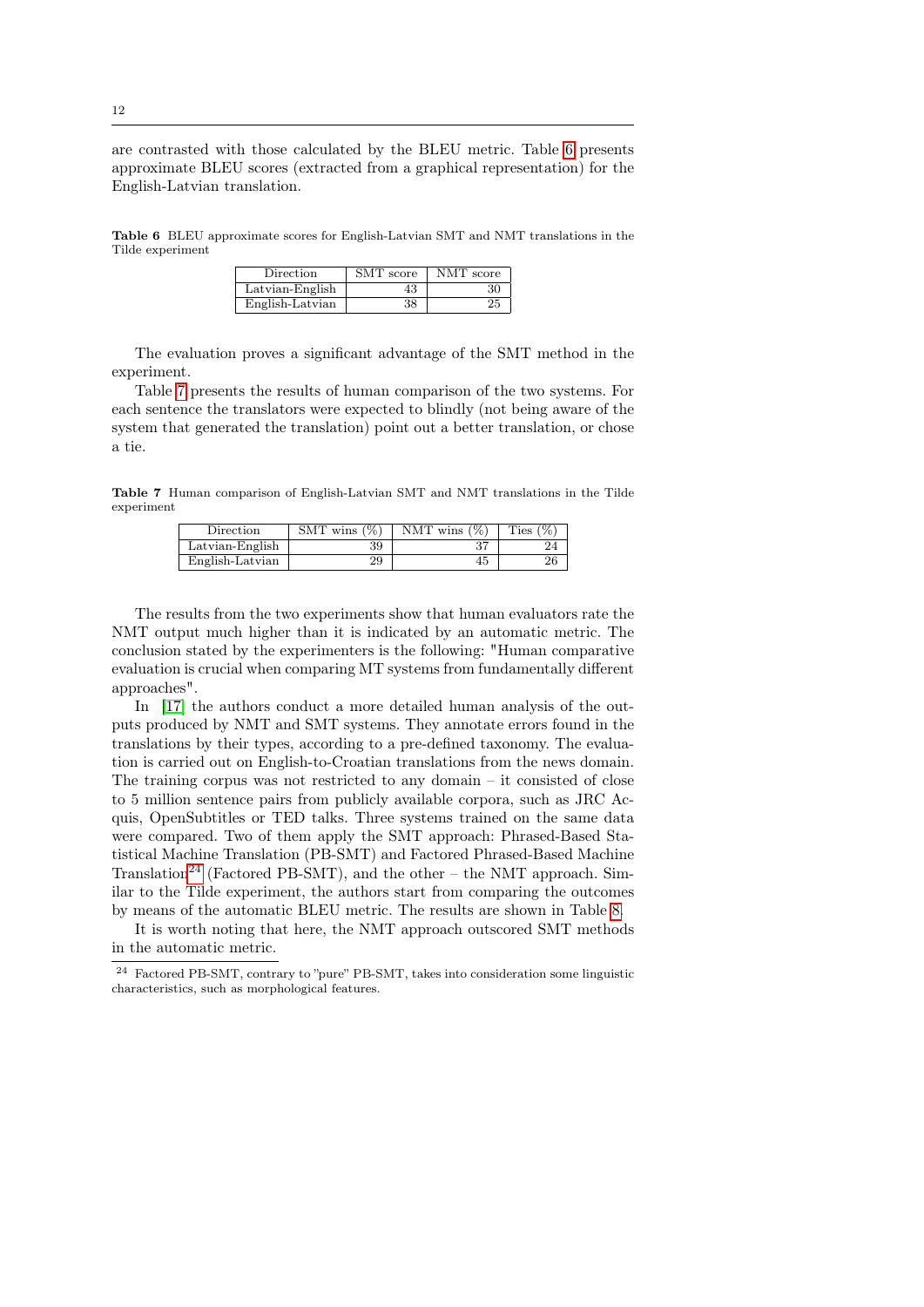<span id="page-12-0"></span>Table 8 BLEU scores for English-Croatian SMT and NMT translations in the Croatian experiment

| System          | <b>BLEU</b> |
|-----------------|-------------|
| PB-SMT          | 25.44       |
| Factored PB-SMT | 27.00       |
| NMT             | 30.85       |

To perform human evaluation, the authors adjust a Multidimensional Quality Metrics (MQM). "MQM provides a framework for describing and defining quality metrics used to assess the quality of translated texts and to identify specific issues in those texts<sup>"[25](#page-12-1)</sup>. MQM defines a taxonomy of translation issues, where the most important nodes are named Accuracy and Fluency. Accuracy is the parent of:

- Addition "the target text includes text not present in the source",
- Omission "content is missing from the translation that is present in the source",
- Mistranslation "the target content does not accurately represent the source content",
- Untranslated "content that should have been translated has been left untranslated".

Fluency's children are:

- Grammar "issues related to the grammar or syntax of the text, other than spelling and orthography",
- Grammatical Register "the content uses the wrong grammatical register, such as using informal pronouns or verb forms when their formal counterparts are required", e.g. using the form "Ty" (Eng. "You") in Polish when the form "Pan" (Eng. "You, Sir") is required,
- Inconsistency "the text shows internal inconsistency". e.g. inconsistent format of references,
- Spelling "issues related to spelling of words", e.g. mięki instead of miękki (Eng. soft),
- Typography "issues related to the mechanical presentation of text. This category should be used for any typographical errors other than spelling", e.g. miekki (missing diacritic in the 'ę' character) instead of miękki,
- Unintelligible "the exact nature of the error cannot be determined. Indicates a major break-down in fluency".

In the experiment reported in [\[17\]](#page-21-18) the annotators scored 100 sentences randomly selected from 1,000 first sentences of the test set in WMT13<sup>[26](#page-12-2)</sup> translation task (http://www.statmt.org/wmt13/translation-task.html). The

<span id="page-12-1"></span> $^{25}\,$  The definition of the MQM taxonomy as well as the description of its nodes originates from http://www.qt21.eu/mqm-definition/definition-2015-12-30.html.

<span id="page-12-2"></span><sup>26</sup> Workshop for Machine Translation is an annual conference that organises contests for MT solutions, which are evaluated on a pre-defined domain-specific set of sentences.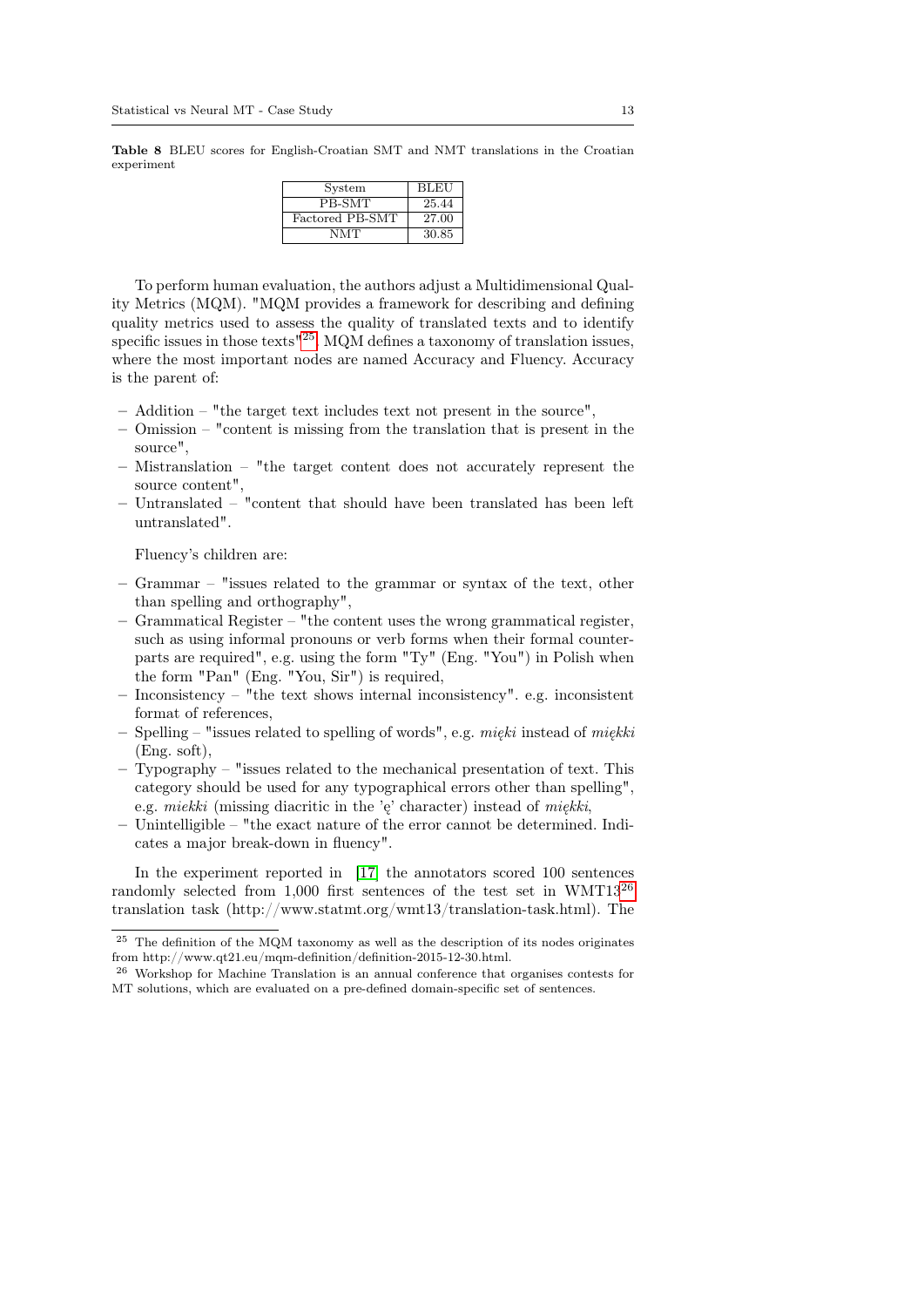annotators were presented with the source text, a reference translation and the unannotated system outputs at the same time. Altogether 600 sentences were annotated. The task consisted in finding all errors made by the three systems and classifying each of the errors into an appropriate type in the MQM taxonomy.

Table [9](#page-13-0) shows the total numbers of errors found by the annotators.

<span id="page-13-0"></span>Table 9 Number of errors made by MT system in English-to-Croatian translation

|              |        | Annotator |     |        | Annotator 2 |            |
|--------------|--------|-----------|-----|--------|-------------|------------|
| System       | PB-SMT | Factored  | NMT | PB-SMT | Factored    | <b>NMT</b> |
| Total errors | 317    | 276       | 178 | 264    | 199         | 132        |

The table shows that NMT results in a 42% overall error reduction compared to the factored system, and 54% with respect to pure PB-SMT. The paper gives the statistics on types of errors found by the annotators. Table [10](#page-13-1) quotes the aggregated numbers of Accuracy and Fluency errors.

<span id="page-13-1"></span>Table 10 Statistics on error types made by MT system in English-to-Croatian translation

|          | <b>B-SMT</b> | Factored PB-SMT |     |
|----------|--------------|-----------------|-----|
| Accuracy | 369          | 291             | 266 |
| Fluency  | 641          | 518             |     |

The conclusion from the experiment is the following: The NMT approach produces significantly better quality of translation and the main reason for this is fluency rather than accuracy.

5.2 Human Comparison of SMT and NMT for Domain-Specific English-Polish Translation

The evaluation set in our experiment consisted of 2,000 pairs (SMT; NMT) of translated sentences. The order of the translations inside each pair was random and not known to two annotators. Our evaluation followed the Tilde experiment in the method of scoring – the annotators were expected to assign to each pair: either a tie or a win of one of the translations.

Similar to the Croatian experiment, we wanted the annotators to point out the reason for each win (if a win was assigned). Since the annotators were not familiar with the MQM taxonomy, they were asked to tag the reason as one of: Vocabulary, Grammar or Other. The Vocabulary criterion was defined by the question: "Which translation renders the original meaning more accurately?" The win by Vocabulary may be approximately thought of as better accuracy. The Grammar criterion was stated as follows: "Which translation is more correct as far as grammar and language style is concerned?" The win by Grammar corresponds approximately to better fluency.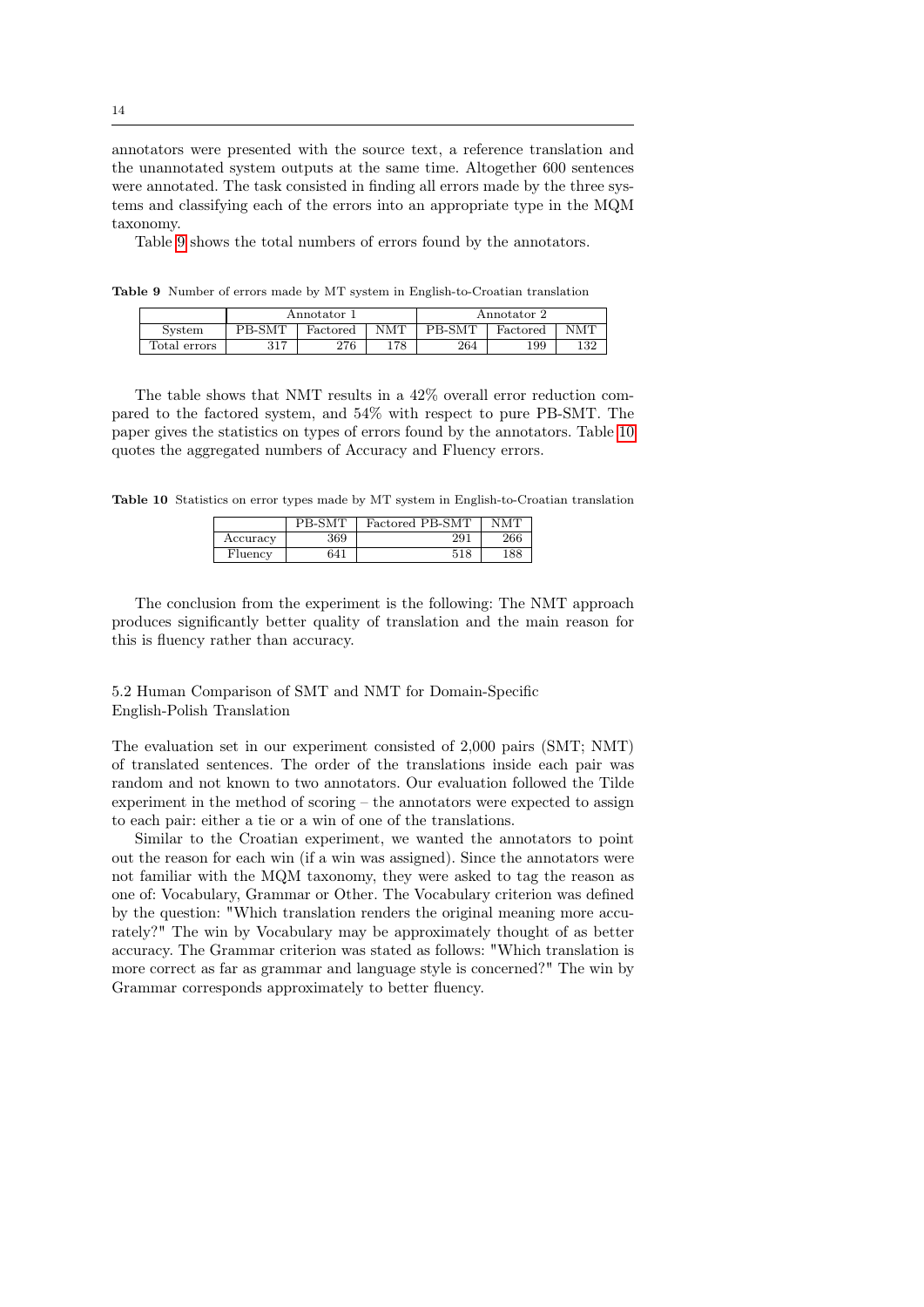In the below tables, which show examples of human evaluation, we also deliver the sentence-level BLEU score [\[3\]](#page-20-2)  $2^7$  for each translation.

The annotators were not presented with the reference translation – we did not want them to be influenced by the translations provided by other humans. In some cases this assumption led to different annotations, as shown in Table [11.](#page-14-1)

| Source     | Supports for Vapour Return                               |                     |
|------------|----------------------------------------------------------|---------------------|
| Reference  | Wsporniki rurociągu powrotu par ładunku                  |                     |
| <b>SMT</b> | Wsporniki dla rurociagu zwrotnego pary                   |                     |
| <b>NMT</b> | Wsporniki dla Rurociagu Powrotnego Oparów <b>Ładunku</b> |                     |
| BLEU       | SMT: 30.21                                               | NMT: 26.27          |
| Rating     | $1: SMT$ (Vocabulary)                                    | 2: NMT (Vocabulary) |

<span id="page-14-1"></span>Table 11 Different ratings of vocabulary used in translation

Annotator 1 preferred the SMT output probably because in the source sentence there was no equivalent for the word "Ładunku" (Eng. Load<sub>genitive</sub>) that appeared only in the NMT output. Annotator 2, however, selected the NMT output as if she were aware of the reference translation, which also contained the word. If the reference translations were presented to the annotators, then probably both of them would be convinced to assign the win to NMT, which, in our opinion, would not be deserved.

Table [12](#page-14-2) gives another example, which shows that the lack of reference translation may have a desired influence on annotations.

| Source      |                                                        | Seat to be cleaned and smooth and new seat packing to be inserted in the |
|-------------|--------------------------------------------------------|--------------------------------------------------------------------------|
|             | valve to be boxed up and tested at owner satisfaction. |                                                                          |
| Reference   |                                                        | Siedzenie zaworu należy oczyścić, wygładzić, wstawić nowy pakunek        |
|             |                                                        | siedzenia, zawór złożyć i wykonać próbę ciśnieniową satysfakcjonującą    |
|             | Przedstawiciela Armatora.                              |                                                                          |
| <b>SMT</b>  |                                                        | Siedzenie zaworu należy oczyścić, wygładzić i wstawić nowy pakunek       |
|             |                                                        | siedzenia, zawór złożyć i wykonać próbę ciśnieniową satysfakcjonującą    |
|             | Przedstawiciela Armatora.                              |                                                                          |
| <b>NMT</b>  |                                                        | Siedzenie zaworu należy oczyścić i wygładzić, wstawić nowy pakunek       |
|             |                                                        | siedzenia i zawór złożyć i wykonać próby w sposób satysfakcjonujący ar-  |
|             | matora.                                                |                                                                          |
| <b>BLEU</b> | SMT: 87.87                                             | NMT: 48.68                                                               |
| Rating      | $1:$ Tie                                               | 2: NMT (Vocabulary)                                                      |

<span id="page-14-2"></span>Table 12 Scoring vocabulary quality without reference translation

The author of the reference translation added the word "Przedstawiciela" (Eng. Representative<sub>genitive</sub>), which was absent in the source sentence. The SMT system made exactly the same addition. Annotator 1 scored the trans-

<span id="page-14-0"></span><sup>&</sup>lt;sup>27</sup> To be precise, we used the second smoothing approximation from the paper, which was already implemented in Moses Toolkit.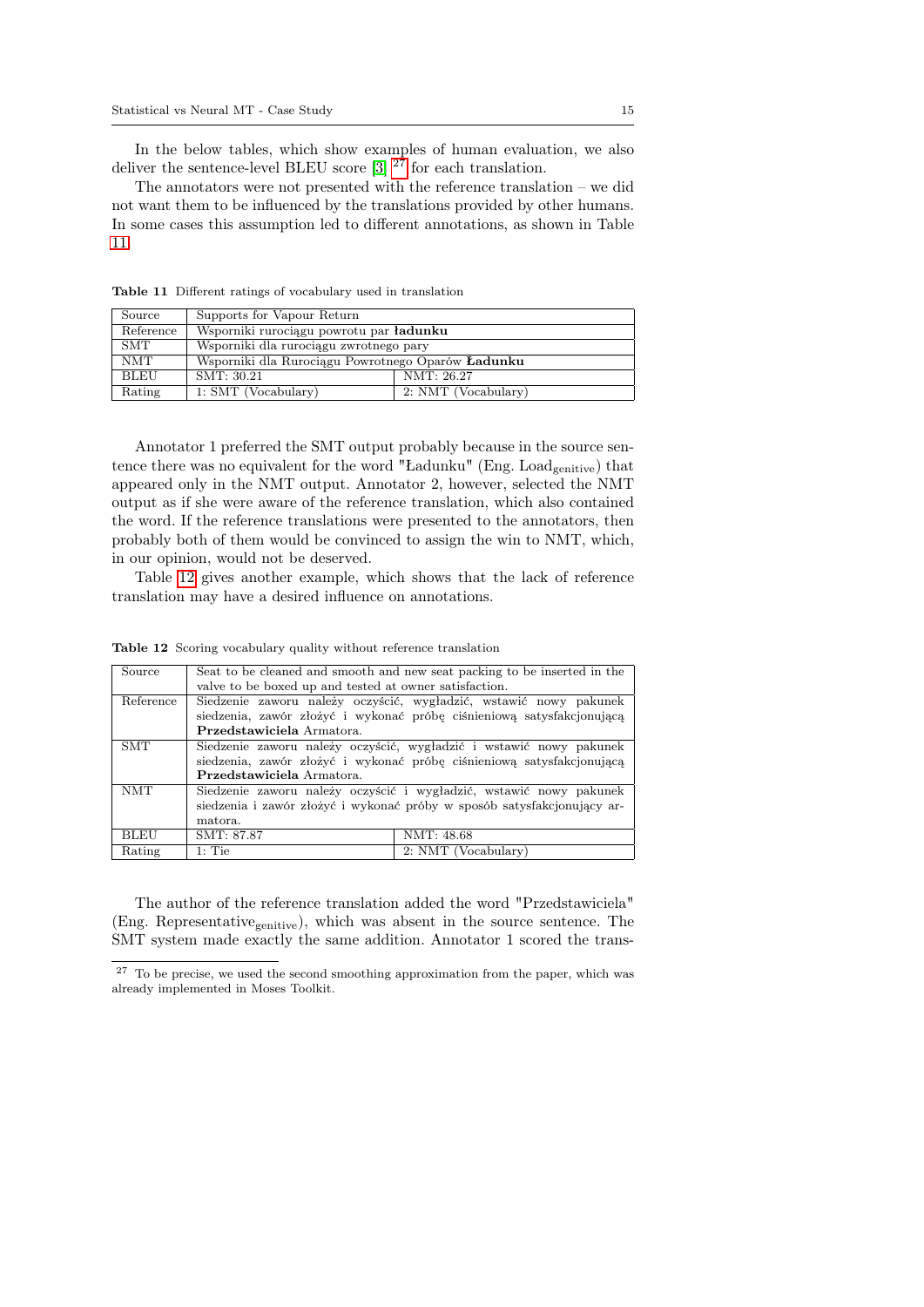lations as a tie, Annotator 2 (correctly in our opinion) downgraded the "overeagerness", giving the preference to the NMT output. If the annotators were prompted to upgrade the output for its similarity to the reference, then both of them would probably select the SMT output.

Table [13](#page-15-0) is the inter-rater agreement matrix of the two annotators. The first row should be read as follows: In 814 cases both annotators agreed to assign a tie, in 21 cases Annotator 2 assigned a tie, when Annotator 1 assigned an SMT win, and in 16 cases Annotator 2 assigned a tie when Annotator 1 assigned an NMT win. The second row gives the number of pairs rated as an SMT win by Annotator 2, and the third row stands for NMT wins (according to Annotator 2).

<span id="page-15-0"></span>Table 13 Annotators' scores in English-to-Polish translation

|             |          | Annotator 1 |          |          |
|-------------|----------|-------------|----------|----------|
|             |          | Tie         | SMT wins | NMT wins |
|             | Tie      | 814         | 21       | 16       |
| Annotator 2 | SMT wins | 136         | 226      | 147      |
|             | NMT wins | 122         | 73       | 445      |

As may be calculated from the Table [13,](#page-15-0) the annotators agreed in 74% cases and the Cohen's kappa coefficient<sup>[28](#page-15-1)</sup> was equal to  $0.4$ . This indicates fair but not high agreement. We formulate the following conclusions:

- The choice of the better translation was not clear-cut in most cases this indicates similar quality of outputs generated by the two systems,
- Lack of insight into reference translations might have had negative influence on annotators' inter-rater agreement.

The main goal of our experiment was to compare the quality of the two systems and try to discover the main aspect – accuracy (vocabulary) or fluency (grammar) – which made the human annotators to rate one translation higher than the other.

Table [14](#page-16-0) shows a case, when both translators gave preference to the NMT translation in the aspect of vocabulary. NMT correctly translates the term "tachometer" to "obrotomierz". SMT creates a non-existing equivalent of the term: "obroti".

Table [15](#page-16-1) shows that NMT is capable of handling typographic errors in the input (here: "Adeck" instead of "A deck"). This feature might be the consequence of dividing source words into sub-words. Note that Annotator 1 classified the win aspect as "vocabulary", whereas Annotator 2 – as "other".

The example in Table [16](#page-16-2) confirms that handling the above mentioned type of errors is characteristic of NMT and not of SMT. Here, the word chunk "E5existingserving" is split by the NMT engine into existing English words and translated into Polish.

<span id="page-15-1"></span><sup>28</sup> Cohen's kappa coefficient measures the degree of inter-rater agreement; it differs from the standard percentage in that it subtracts the probability of random agreement [\[1\]](#page-20-3).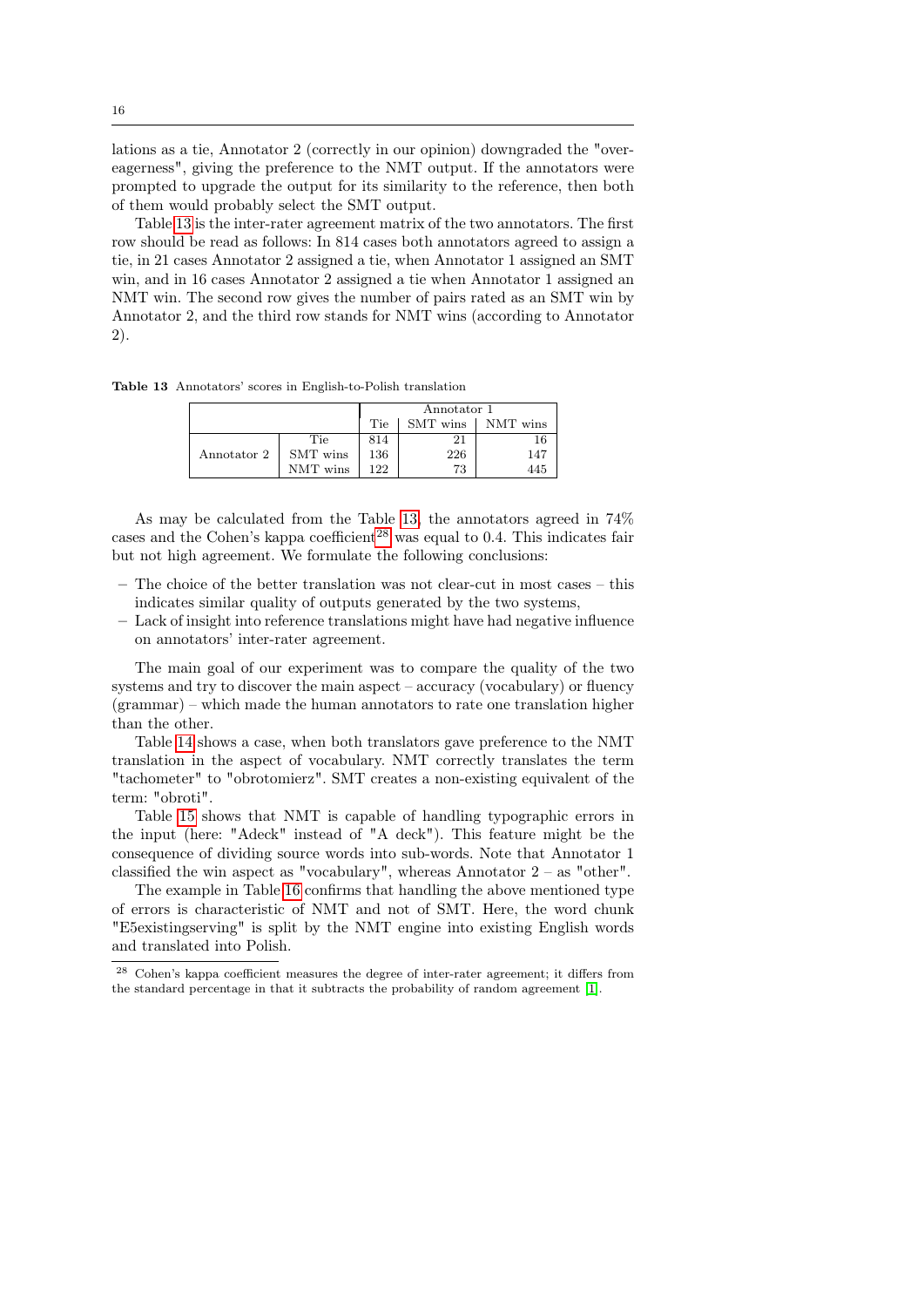| Source      |                     | To dismantle filter element tachometer sensor and set tool on both sides.  |
|-------------|---------------------|----------------------------------------------------------------------------|
| Reference   |                     | Zdemontować element filtrowy sensor obrotomierza i ustawić narzędzia       |
|             | na obu stronach.    |                                                                            |
| <b>SMT</b>  |                     | Zdemontować element filtrowy sensor <b>obroti</b> ustawić narzędzia na obu |
|             | stronach.           |                                                                            |
| <b>NMT</b>  |                     | Zdemontować element filtrowy sensor obrotomierza i ustawić narzędzia       |
|             | na obu stronach.    |                                                                            |
| <b>BLEU</b> | SMT: 67.10          | NMT: 100.00                                                                |
| Rating      | 1: NMT (Vocabulary) | 2: NMT (Vocabulary)                                                        |

<span id="page-16-0"></span>Table 14 Unanimous NMT win by vocabulary

<span id="page-16-1"></span>Table 15 NMT – error handling (1)

| Source     | The Adeck shall be used as the roof for the deck store.          |  |  |
|------------|------------------------------------------------------------------|--|--|
| Reference  | Pokład A powinien stanowić sufit magazynu pokładowego.           |  |  |
| <b>SMT</b> | Apokład należy wykorzystać jako stropu dla magazynu pokładowego. |  |  |
| NMT        | Pokład A należy wykorzystać jako dach dla magazynu pokładowego.  |  |  |
| BLEU       | NMT: 27.90<br>SMT: 26.27                                         |  |  |
| Rating     | $1: NMT$ (Other)<br>2: NMT (Vocabulary)                          |  |  |

<span id="page-16-2"></span>Table 16 NMT – error handling (2)

| Source      | TUnit <b>E5existingserving</b> hospital including sanitary space      |                     |  |
|-------------|-----------------------------------------------------------------------|---------------------|--|
| Reference   | Obecna jednostka E5 służąca szpitalowi wraz z przestrzenią sanitarną. |                     |  |
| <b>SMT</b>  | Jednostka E5existingobsługiwania z uwzglednieniem przestrzeni sani-   |                     |  |
|             | tarnych szpitala                                                      |                     |  |
| <b>NMT</b>  | Urządzenie E5 obsługujące szpitala z uwzględnieniem przestrzeni sani- |                     |  |
|             | tarnych                                                               |                     |  |
| <b>BLEU</b> | SMT: 13.39                                                            | NMT: 13.82          |  |
| Rating      | 1: NMT (Vocabulary)                                                   | 2: NMT (Vocabulary) |  |

Table [17](#page-16-3) contains a pair of translations, where both annotators gave preference to the SMT translation in the aspect of vocabulary. The difference consists in the translation of the word "communication" (SMT: "korespondencja"; NMT: "przekazanie").

<span id="page-16-3"></span>Table 17 Unanimous SMT win by vocabulary

| Source      | 1. Any notification, information, documentation or other communication    |                                                                        |  |
|-------------|---------------------------------------------------------------------------|------------------------------------------------------------------------|--|
|             | submitted pursuant to the provisions of this Title shall be supplied in a |                                                                        |  |
|             | language acceptable to the competent authorities concerned.               |                                                                        |  |
| Reference   |                                                                           | 1. Wszelkie zgłoszenia, informacje, dokumentacja i inna korespondencja |  |
|             |                                                                           | przekazywana zgodnie z przepisami niniejszego tytułu przekazywane są w |  |
|             | języku akceptowanym przez zainteresowane właściwe organy.                 |                                                                        |  |
| <b>SMT</b>  | 1. Wszelkie zgłoszenia, informacje, dokumentacja i inna korespondencja    |                                                                        |  |
|             | zgodnie z przepisami niniejszego tytułu przekazywane są w języku akcep-   |                                                                        |  |
|             | towanym przez zainteresowane właściwe organy.                             |                                                                        |  |
| <b>NMT</b>  | 1. Wszelkie zgłoszenia, informacje, dokumentacja lub inna przekazanie,    |                                                                        |  |
|             | złożone zgodnie z przepisami niniejszego tytułu przekazywane są w języku  |                                                                        |  |
|             | akceptowanym przez właściwe organy.                                       |                                                                        |  |
| <b>BLEU</b> | SMT: 89.86                                                                | NMT: 68.16                                                             |  |
| Rating      | 1: SMT (Vocabulary)                                                       | 2: SMT (Vocabulary)                                                    |  |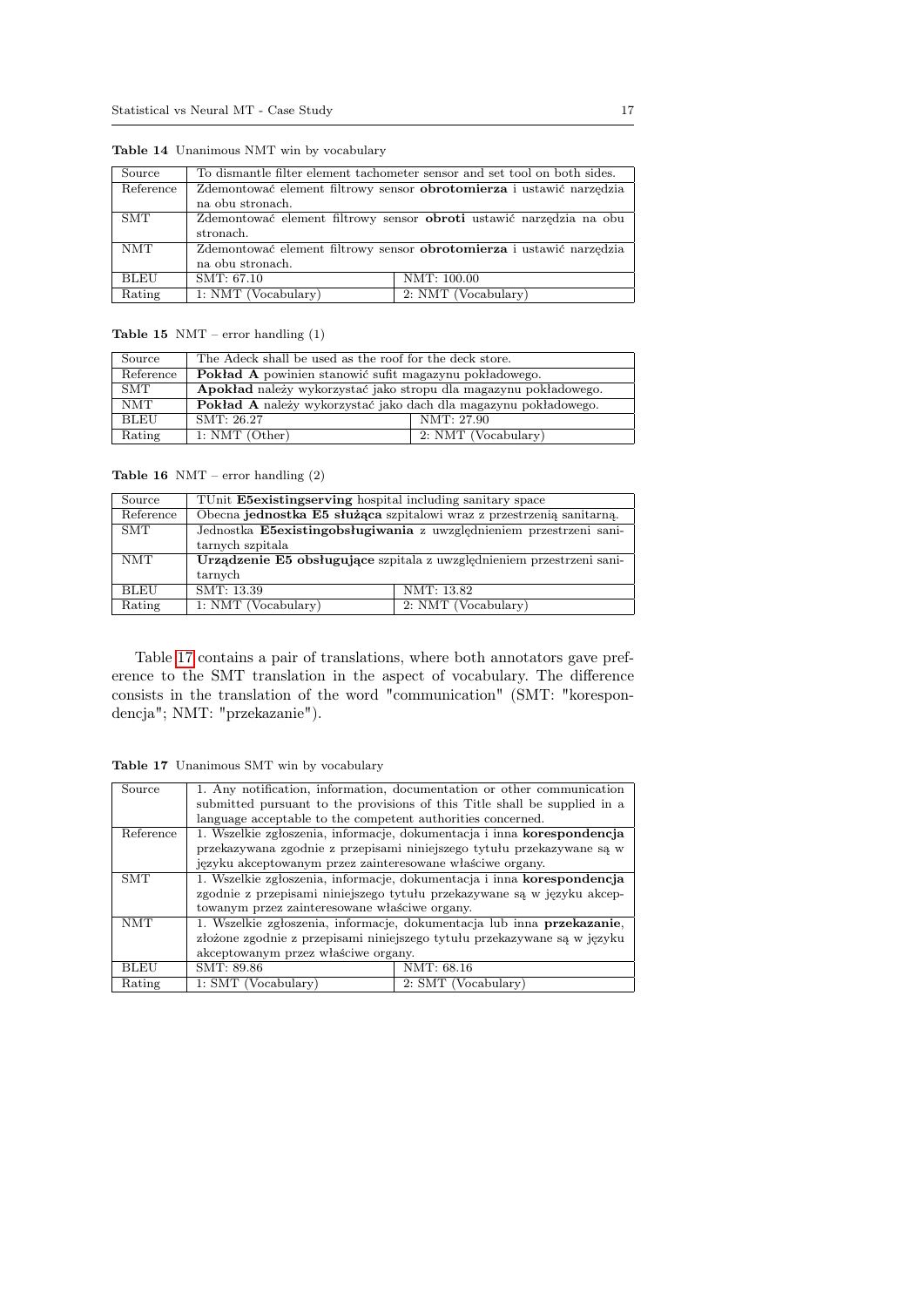Table [18](#page-17-0) shows a pair of translations, for which NMT produces better output in the aspect of word order. The example presents a characteristic feature of the NMT method – it is capable of reversing the order of long components of a sentence. Here, the adverbial part – starting with words "such that" – which ends the English sentence, is correctly moved by the NMT engine to the beginning of the translation ("W celu...").

| Source      | 1. (b) Outlet nozzles shall be dimensioned and fitted such that the extin- |                  |  |
|-------------|----------------------------------------------------------------------------|------------------|--|
|             | guishing agent is evenly distributed.                                      |                  |  |
| Reference   | (b) W celu równomiernego rozprowadzenia środka gaśniczego dysze wylo-      |                  |  |
|             | towe muszą być odpowiednio zwymiarowane i zamontowane.                     |                  |  |
| <b>SMT</b>  | (B) dysze wylotowe muszą być odpowiednio zwymiarowane i zamontowane        |                  |  |
|             | równomiernego rozprowadzenia środka gaśniczego.                            |                  |  |
| <b>NMT</b>  | (B) W celu równomiernego rozprowadzenia środka gaśniczego dysze wylo-      |                  |  |
|             | towe muszą być odpowiednio zwymiarowane i zamontowane.                     |                  |  |
| <b>BLEU</b> | SMT: 63.66                                                                 | NMT: 100.00      |  |
| Rating      | $1: NMT$ (Grammar)                                                         | 2: NMT (Grammar) |  |

<span id="page-17-0"></span>Table 18 NMT win by grammar – word order

Table [19](#page-17-1) shows how the two engines deal with sentences out of domain. The NMT system produces better output in terms of grammar.

<span id="page-17-1"></span>Table 19 NMT win by grammar – text out of domain

| Source      | taken to dismantle democracy in Russia.                                                                                                             | 1. We are not prepared simply to accept that more and more steps are being |  |
|-------------|-----------------------------------------------------------------------------------------------------------------------------------------------------|----------------------------------------------------------------------------|--|
| Reference   | Po prostu nie jesteśmy przygotowani, aby zaakceptować fakt, ze podejmuje<br>się coraz więcej kroków mających na celu likwidację demokracji w Rosji. |                                                                            |  |
| SMT         | Jesteśmy nie została przygotowana po prostu zaakceptuje coraz więcej stop-<br>nie są wykonywane w celu rozmontowania demokracji w Rosji.            |                                                                            |  |
| <b>NMT</b>  | Nie jesteśmy w prostu zaakceptować, by przyjąć więcej i więcej kroków w<br>celu rozmontowania demokracji w Rosji.                                   |                                                                            |  |
| <b>BLEU</b> | SMT: 18.98                                                                                                                                          | NMT: 19.36                                                                 |  |
| Rating      | $1: NMT$ (Grammar)                                                                                                                                  | 2: NMT (Grammar)                                                           |  |

The example given in Table [20](#page-17-2) is one of infrequent cases of SMT winning in the aspect of grammar. Let us notice that both translations may be regarded as correct – the SMT output, however, looks more fluent.

<span id="page-17-2"></span>Table 20 SMT win by grammar

| Source     | Aux. Boiler No.1 complete survey                            |                  |
|------------|-------------------------------------------------------------|------------------|
| Reference  | Kompletna inspekcja kotła pomocniczego $\#$ 1               |                  |
| <b>SMT</b> | Kompletna inspekcja klasyfikacyjna kotła pomocniczego Nr. 1 |                  |
| <b>NMT</b> | Pomocniczy kocioł nr 1 - kompletna inspekcja klasyfikacyjna |                  |
| BLEU       | SMT: 32.17                                                  | NMT: 22.68       |
| Rating     | $1: SMT$ (Grammar)                                          | 2: SMT (Grammar) |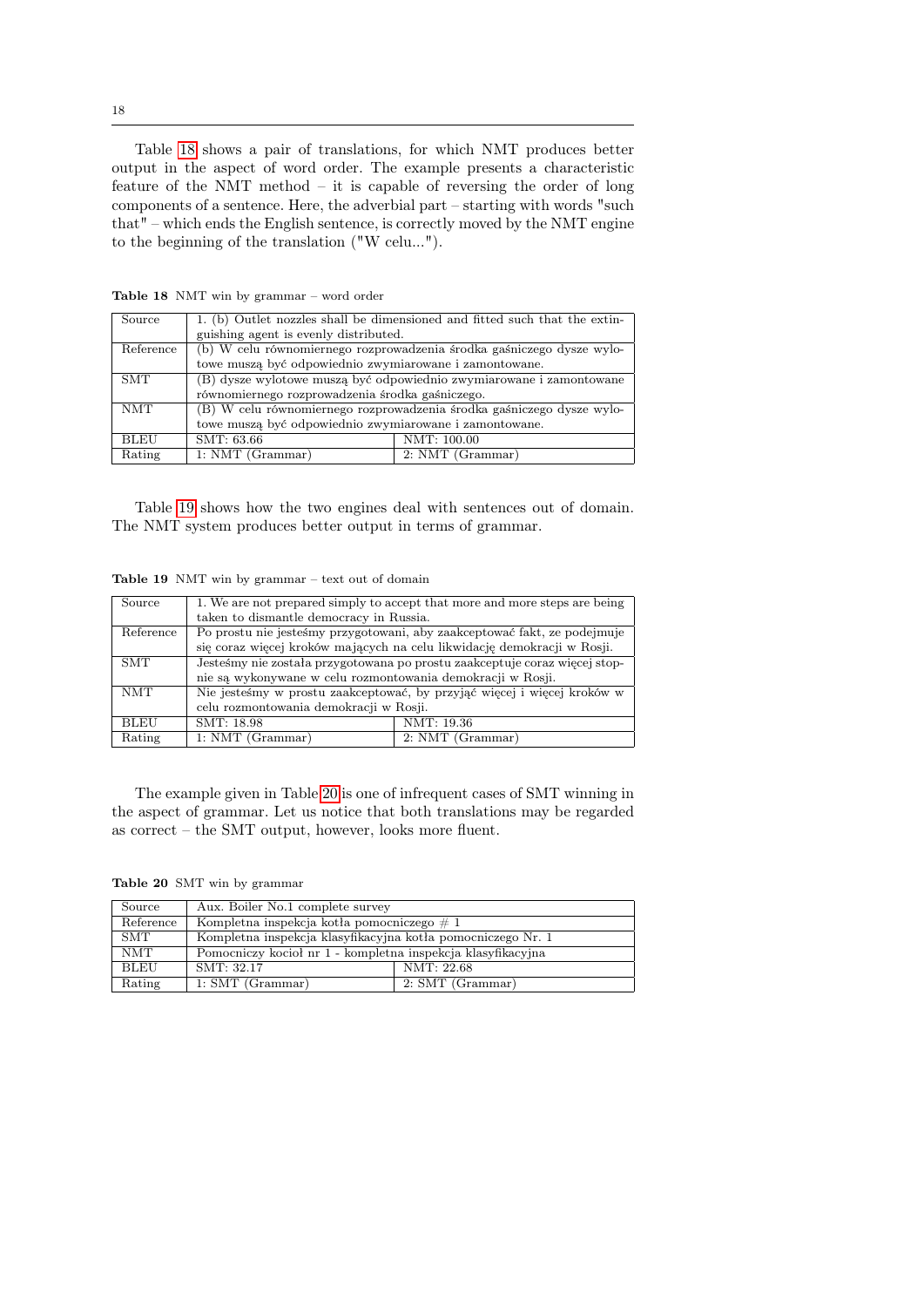A frequent reason for the NMT wins was the truecasing. This is illustrated by Table [21.](#page-18-0) In the source translation all words begin with a capital letter. The case is preserved in the reference and in the NMT output. SMT produces output with two words that begin with a capital letter and three – with a small letter.

<span id="page-18-0"></span>Table 21 NMT win by truecasing

| Source      | 0902.12 Main Engine - Unit Overhaul                      |                  |
|-------------|----------------------------------------------------------|------------------|
| Reference   | 0902.12 Przegląd Układów Cylindrowych Silnika Głównego   |                  |
| <b>SMT</b>  | 0902.12 - przegląd układów cylindrowych Silnika Głównego |                  |
| <b>NMT</b>  | 0902.12 Przegląd Układów Cylindrowych Silnika Głównego   |                  |
| <b>BLEU</b> | SMT: 70.71                                               | NMT: 100.00      |
| Rating      | $1: NMT$ (Other)                                         | $2: NMT$ (Other) |

The ties were naturally assigned to all sentences translated in the identical way by both systems. When an annotator decided to choose a tie to different outcomes, that meant that in her/his opinion the translations were equally correct (rather than she/he could not decide which translation was of better quality). Table [22](#page-18-1) presents a pair of translations, which was classified by one of the annotators as equally correct. (The other annotator regarded the SMT output as more accurate). The SMT translation changes the infinitive form of the sentence into a passive form (equivalent to the English expression: "Action must be done"), whereas the NMT engine produces a nominal, gerund form (equivalent to: "Doing something").

<span id="page-18-1"></span>Table 22 Tie – both translations are correct

| Source      | Remove, clean, and replace nozzle ring as directed.                   |                                                                        |  |
|-------------|-----------------------------------------------------------------------|------------------------------------------------------------------------|--|
| Reference   |                                                                       | Należy zdemontować, oczyścić i należy wymienić pierścień dyszy na nowy |  |
|             | według wskazań.                                                       |                                                                        |  |
| <b>SMT</b>  |                                                                       | Należy zdemontować, oczyścić i wymienić, pierścień dyszy, według       |  |
|             | wskazań.                                                              |                                                                        |  |
| <b>NMT</b>  | Zdemontowanie, oczyszczenie i wymiana pierścienia dyszy zgodnie z za- |                                                                        |  |
|             | leceniami.                                                            |                                                                        |  |
| <b>BLEU</b> | SMT: 45.82                                                            | NMT: 10.90                                                             |  |
| Rating      | $1:$ Tie                                                              | 2: SMT (Grammar)                                                       |  |

Table [23](#page-19-0) shows a pair of translations, for which both systems made one error. SMT correctly translated "sets" into "kompletów" but made a typographic error in the word "Sszakle" (unnecessary doubled "s"). NMT avoided the typographic error but incorrectly translated "set" into "szt." (Eng. "piece"). Annotator 1 scored it as a tie, Annotator 2 assigned a win to SMT (probably because its output required fewer post-edit operations on characters).

The overall statistics on the evaluation are given in Tables [24,](#page-19-1) [25](#page-19-2) and [26.](#page-19-3) Table [24](#page-19-1) presents the scores assigned by Annotator 1.

Table [25](#page-19-2) presents the scores assigned by Annotator 2.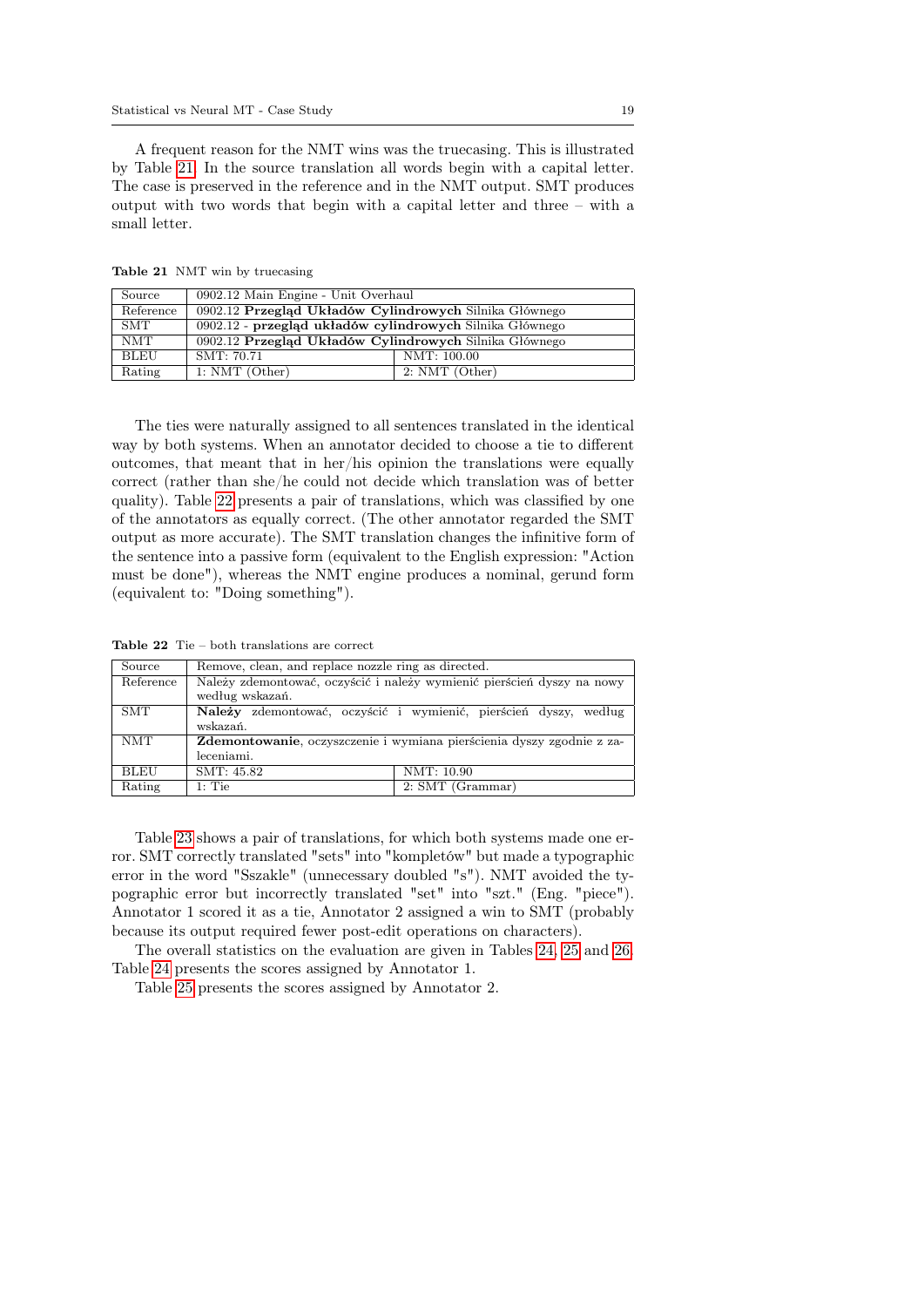| Source    | Sackles 35 sets     |                     |
|-----------|---------------------|---------------------|
| Reference | Szakle35 kompletów  |                     |
| SMT       | Sszakle 35 komplety |                     |
| NMT       | Szakle: 35 szt      |                     |
| BLEU      | SMT: 35.93          | NMT: 31.24          |
| Rating    | $1:$ Tie            | 2: SMT (Vocabulary) |

<span id="page-19-0"></span>Table 23 Tie – both translations are incorrect

<span id="page-19-1"></span>Table 24 First annotator's scores in English-to-Polish translation

| Winner                 | Annotations | Percentage |
|------------------------|-------------|------------|
| SMT wins total         | 320         | 16.0%      |
| SMT wins by grammar    | 67          | 3,35%      |
| SMT wins by vocabulary | 215         | 10,75%     |
| SMT other wins         | 38          | 1.90%      |
| NMT wins total         | 608         | 30.40%     |
| NMT wins by grammar    | 302         | 15.10%     |
| NMT wins by vocabulary | 279         | 13.95%     |
| NMT other wins         | 27          | 1.35%      |
| Ties                   | 1072        | 53.60      |

<span id="page-19-2"></span>Table 25 Second annotator's scores in English-to-Polish translation

| Winner                 | Annotations | Percentage |
|------------------------|-------------|------------|
| SMT wins total         | 509         | 25.45%     |
| SMT wins by grammar    | 114         | 5.70       |
| SMT wins by vocabulary | 329         | 16.45%     |
| SMT other wins         | 66          | 3.30%      |
| NMT wins total         | 640         | 32.00%     |
| NMT wins by grammar    | 268         | 13.40%     |
| NMT wins by vocabulary | 318         | 15.90%     |
| NMT other wins         | 54          | 2.70%      |
| Ties                   | 851         | 42.55%     |

Table [26](#page-19-3) presents the aggregated scores of both annotators.

<span id="page-19-3"></span>Table 26 Aggregated annotators' scores in English-to-Polish translation

| Winner                 | Annotations | Percentage |
|------------------------|-------------|------------|
| SMT wins total         | 829         | 20.73%     |
| SMT wins by grammar    | 181         | 4.53%      |
| SMT wins by vocabulary | 544         | 13.60%     |
| SMT other wins         | 104         | 2.60%      |
| NMT wins total         | 1248        | 31.20%     |
| NMT wins by grammar    | 570         | 14.25%     |
| NMT wins by vocabulary | 597         | 14.93%     |
| NMT other wins         | 81          | 2.03%      |
| Ties                   | 1923        | 48.08%     |

Table [26](#page-19-3) reveals that almost half of the translations produced by the two systems were rated as being of equal quality. Of the remaining half a significant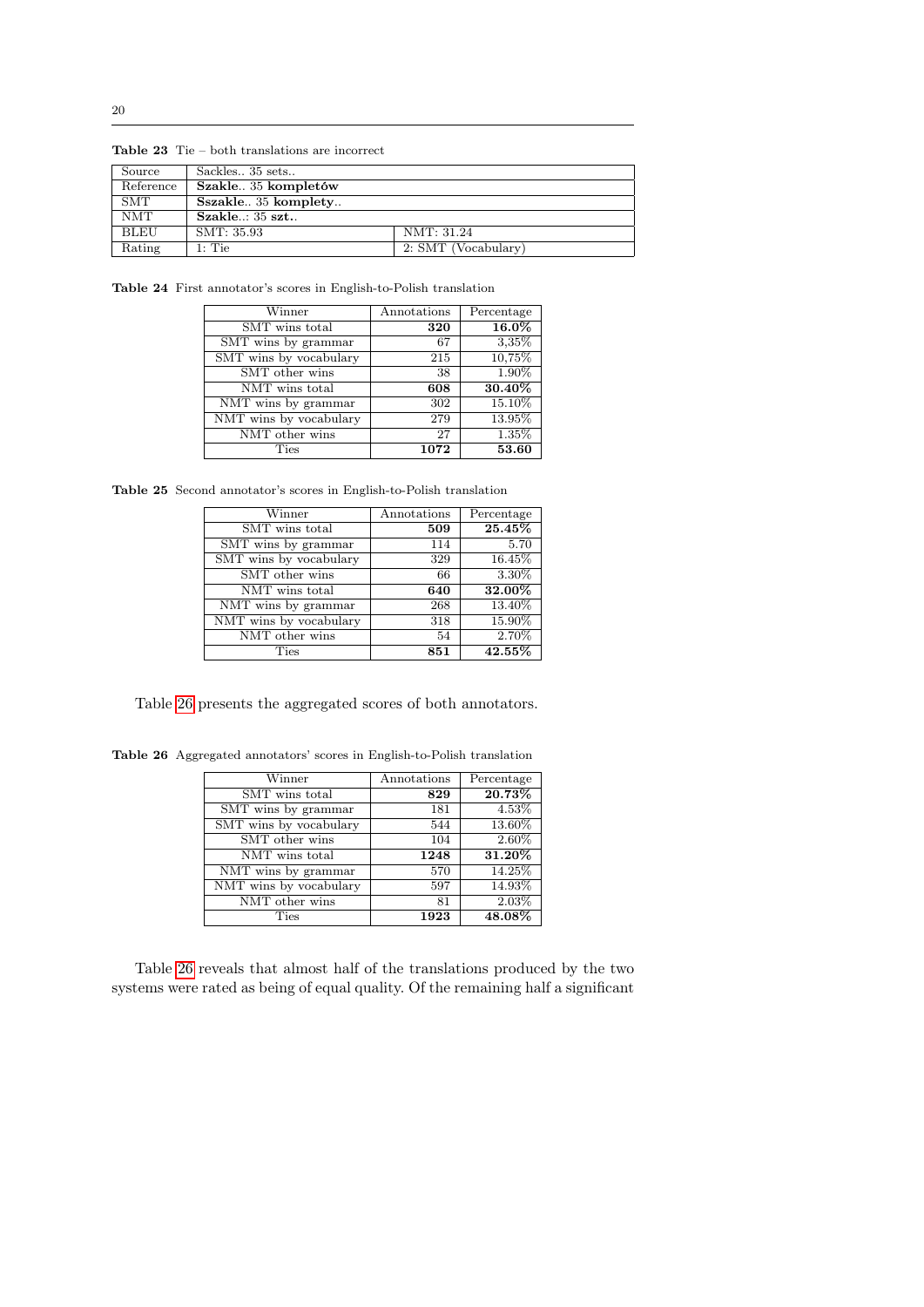majority (31 percentage points against 21 percentage points) was rated in favour of NMT. The wins by vocabulary (approximately corresponding to accuracy) were split almost evenly (595 against 545 in favour of NMT). The difference was made by the grammar (fluency) of the output. Here, the NMT method outscored SMT significantly: 571 against 179.

Our human evaluation of English-to-Polish domain-specific translation systems trained on a medium- size corpus confirms the findings formulated in [\[17\]](#page-21-18): Human evaluation contrasted with automatic evaluation favours the NMT approach over the SMT approach. The main feature of the NMT methodology, which causes humans to rate it higher than SMT, is better fluency of the output.

# 6 Conclusions

We simulated a situation when an organisation demands a domain-adaptive MT system, having at their disposal a bilingual technical corpus of a medium size (over a million segments). The experiment shows that training the system on enterprise-specific texts may result in the translation quality over twice as good as that of a general system and almost twice as good as that trained for a specific domain on publicly available data. Surprisingly, Statistical Machine Translation, which requires fewer data and less computational power than Neural Machine Translation, reports better results in the BLEU metric. On the other hand, decoding carried out on a standard office machine is performed much faster within NMT than SMT. We carried out an evaluation experiment, which consisted in human comparing the output quality of 2,000 sentences. The annotators were not aware of reference translation in order not to be affected by human-created translation. This assumption might have been the reason for the medium inter-rater agreement correlation, as measured by the Cohen's kappa co-efficient. The experiment confirmed previous findings for similar pairs of languages: human evaluators favour NMT over SMT, particularly in the aspect of output fluency.

#### References

- <span id="page-20-3"></span>1. Ron Artstein and Massimo Poesio. Inter-coder agreement for computational linguistics. Computational Linguistics, 34(4):555–596, 2008.
- <span id="page-20-0"></span>2. Dymitry Bahdanau, Kyunghyun Cho, and Yoshua Bengio. Neural Machine Translation by Jointly Learning to Align and Translate. arXiv preprint arXiv:1409.0473, 2014.
- <span id="page-20-2"></span>3. Boxing Chen and Colin Cherry. A systematic comparison of smoothing techniques for sentence-level bleu. In Proceedings of the Ninth Workshop on Statistical Machine Translation, pages 362–367, 2014.
- <span id="page-20-1"></span>4. Colin Cherry and George Foster. Batch Tuning Strategies for Statistical Machine Translation. In Proceedings of the 2012 Conference of the North American Chapter of the Association for Computational Linguistics: Human Language Technologies, NAACL HLT '12, pages 427–436, Stroudsburg, PA, USA, 2012. Association for Computational Linguistics.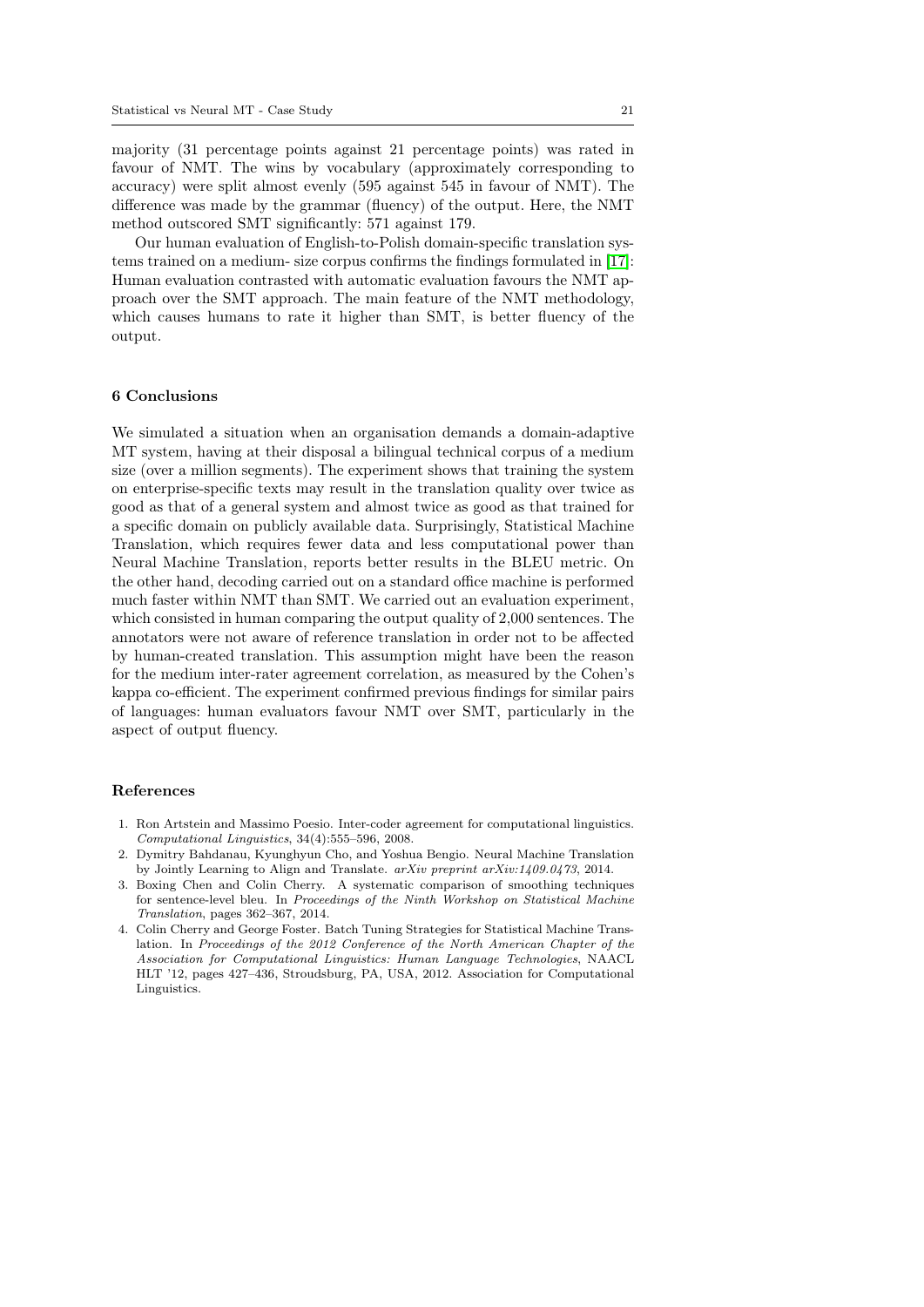- <span id="page-21-6"></span>5. Kyunghyun Cho, Bart van Merriënboer, Çağlar Gülçehre, Dzmitry Bahdanau, Fethi Bougares, Holger Schwenk, and Yoshua Bengio. Learning Phrase Representations using RNN Encoder–Decoder for Statistical Machine Translation. In Proceedings of the 2014 Conference on Empirical Methods in Natural Language Processing (EMNLP), pages 1724–1734, Doha, Qatar, October 2014. Association for Computational Linguistics.
- <span id="page-21-14"></span>6. Nadir Durrani, Helmut Schmid, Alexander M. Fraser, Philipp Koehn, and Hinrich Schütze. The Operation Sequence Model - Combining N-Gram-Based and Phrase-Based Statistical Machine Translation. Computational Linguistics, 41:185–214, 2015.
- <span id="page-21-12"></span>7. Chris Dyer, Victor Chahuneau, and Noah A. Smith. A Simple, Fast, and Effective Reparameterization of IBM Model 2. In Proceedings of the 2013 Conference of the North American Chapter of the Association for Computational Linguistics: Human Language Technologies, pages 644–648. Association for Computational Linguistics, 2013.
- <span id="page-21-7"></span>8. Jonas Gehring, Michael Auli, David Grangier, Denis Yarats, and Yann N Dauphin. Convolutional Sequence to Sequence Learning. ArXiv e-prints, May 2017.
- <span id="page-21-13"></span>9. Kenneth Heafield. KenLM: Faster and Smaller Language Model Queries. In Proceedings of the Sixth Workshop on Statistical Machine Translation, WMT '11, pages 187–197, Stroudsburg, PA, USA, 2011. Association for Computational Linguistics.
- <span id="page-21-10"></span>10. Hieu Hoang, Tomasz Dwojak, Rihards Krislauks, Daniel Torregrosa, and Kenneth Heafield. Fast Neural Machine Translation Implementation. In Proceedings of the NMT 2018. Association for Computational Linguistics, September 2018.
- <span id="page-21-5"></span>11. Sepp Hochreiter and Jürgen Schmidhuber. Long Short-term Memory. Neural computation, 9:1735–80, 12 1997.
- <span id="page-21-3"></span>12. Marcin Junczys-Dowmunt. Phrasal rank-encoding: Exploiting phrase redundancy and translational relations for phrase table compression. The Prague Bulletin of Mathematical Linguistics, 98:63–74, 2012.
- <span id="page-21-9"></span>13. Marcin Junczys-Dowmunt, Tomasz Dwojak, and Hieu Hoang. Is Neural Machine Translation ready for Deployment? A Case Study on 30 Translation Directions. arXiv preprint arXiv:1610.01108, 2016.
- <span id="page-21-11"></span>14. Marcin Junczys-Dowmunt, Tomasz Dwojak, and Rico Sennrich. The AMU-UEDIN Submission to the WMT16 News Translation Task: Attention-based NMT Models as Feature Functions in Phrase-based SMT. In Proceedings of the First Conference on Machine Translation, pages 319–325, Berlin, Germany, August 2016. Association for Computational Linguistics.
- <span id="page-21-15"></span>15. Marcin Junczys-Dowmunt, Roman Grundkiewicz, Tomasz Dwojak, Hieu Hoang, Kenneth Heafield, Tom Neckermann, Frank Seide, Ulrich Germann, Alham Fikri Aji, Nikolay Bogoychev, André F. T. Martins, and Alexandra Birch. Marian: Fast Neural Machine Translation in C++.  $arXiv$  preprint  $arXiv:1804.00344$ , 2018.
- <span id="page-21-16"></span>16. Diederik Kingma and Jimmy Ba. Adam: A Method for Stochastic Optimization. International Conference on Learning Representations, 12 2014.
- <span id="page-21-18"></span>17. Filip Klubicka, Antonio Toral, and Víctor M. Sánchez-Cartagena. Fine-grained human evaluation of neural versus phrase-based machine translation. CoRR, abs/1706.04389, 2017.
- <span id="page-21-4"></span>18. Philipp Koehn. Europarl: A parallel corpus for statistical machine translation. In MT summit, volume 5, pages 79–86, 2005.
- <span id="page-21-0"></span>19. Philipp Koehn. Statistical Machine Translation. Cambridge University Press, 2009.
- <span id="page-21-1"></span>20. Philipp Koehn. Neural machine translation. CoRR, abs/1709.07809, 2017.
- <span id="page-21-2"></span>21. Philipp Koehn, Hieu Hoang, Alexandra Birch, Chris Callison-Burch, Marcello Federico, Nicola Bertoldi, Brooke Cowan, Wade Shen, Christine Moran, Richard Zens, Chris Dyer, Ondřej Bojar, Alexandra Constantin, and Evan Herbst. Moses: Open Source Toolkit for Statistical Machine Translation. In Proceedings of the 45th Annual Meeting of the ACL on Interactive Poster and Demonstration Sessions, ACL '07, pages 177–180, Stroudsburg, PA, USA, 2007. Association for Computational Linguistics.
- <span id="page-21-17"></span>22. Philipp Koehn and Rebecca Knowles. Six Challenges for Neural Machine Translation. In Proceedings of the First Workshop on Neural Machine Translation, pages 28–39, 2017.
- <span id="page-21-8"></span>23. Jason Lee, Kyunghyun Cho, and Thomas Hofmann. Fully character-level neural machine translation without explicit segmentation. Transactions of the Association for Computational Linguistics, 5:365–378, 2017.